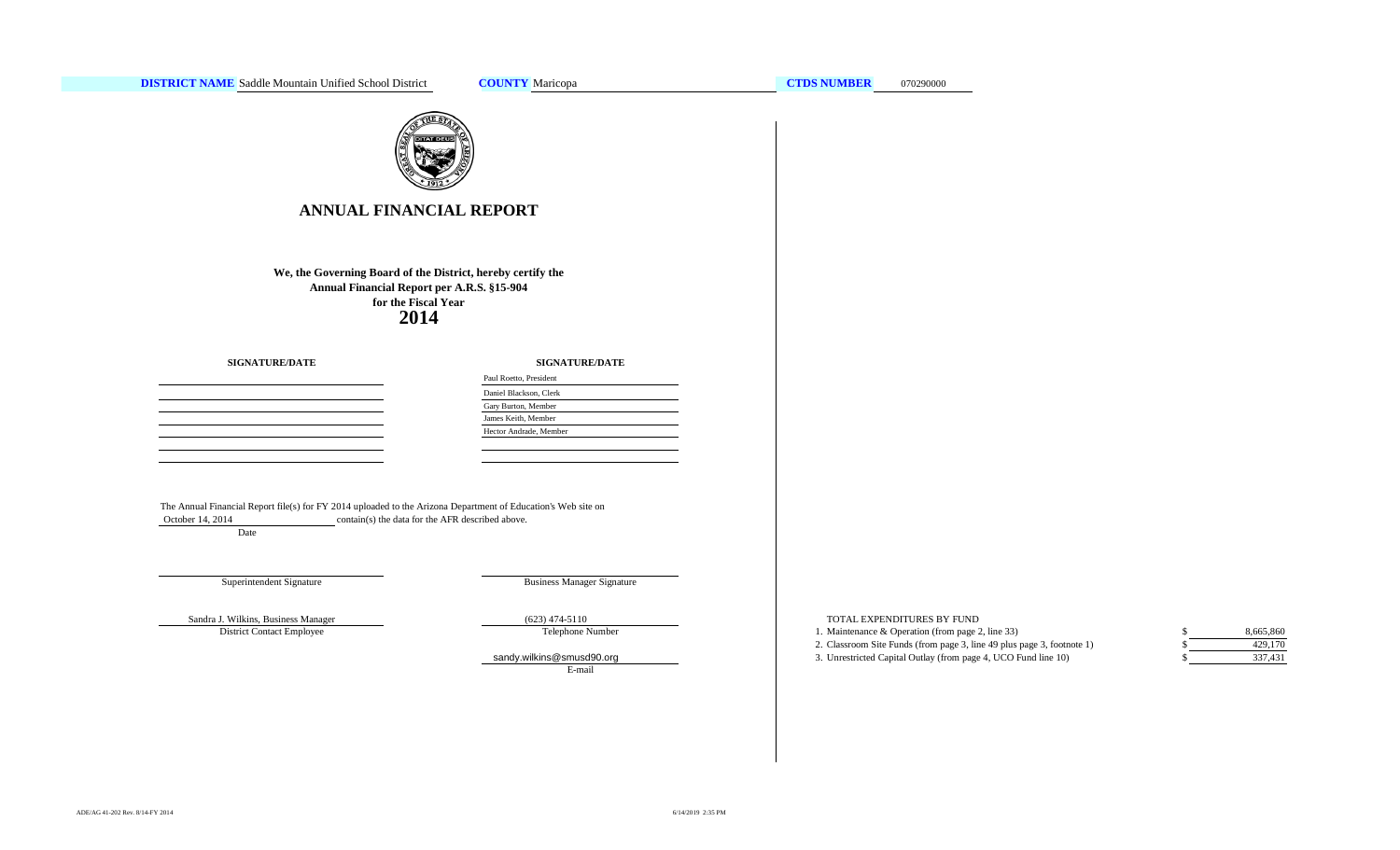| <b>DISTRICT NAME</b> Saddle Mountain Unified School District                          |                |                    | <b>COUNTY</b> Maricopa |                      |                     |                     | <b>CTDS NUMBER</b> 070290000                                                         |
|---------------------------------------------------------------------------------------|----------------|--------------------|------------------------|----------------------|---------------------|---------------------|--------------------------------------------------------------------------------------|
|                                                                                       |                | <b>MAINTENANCE</b> | <b>UNRESTRICTED</b>    |                      | <b>SOFT CAPITAL</b> |                     |                                                                                      |
|                                                                                       |                | AND OPERATION      | CAPITAL OUTLAY         | <b>ADJACENT WAYS</b> | <b>ALLOCATION</b>   | <b>DEBT SERVICE</b> |                                                                                      |
| <b>FUNDS AVAILABLE</b>                                                                |                | <b>FUND 001</b>    | <b>FUND 610</b>        | <b>FUND 620</b>      | <b>FUND 625</b>     | <b>FUND 700</b>     |                                                                                      |
|                                                                                       |                | <b>ACTUAL</b>      | <b>ACTUAL</b>          | <b>ACTUAL</b>        | <b>ACTUAL</b>       | <b>ACTUAL</b>       |                                                                                      |
| Beginning Fund Balance (1)                                                            |                | (1,178,143)        | 1,363,959              | (600, 80)            | 445,634             | 3,664,810           |                                                                                      |
| <b>REVENUE</b>                                                                        |                |                    |                        |                      |                     |                     |                                                                                      |
| 1000 Local                                                                            |                |                    |                        |                      |                     |                     |                                                                                      |
| 1110 Property Taxes                                                                   |                | 7,654,916          | 384                    | 512,145              |                     | 3,456,096           | (1) The Maintenance and Operation Fund beginning fund balance includes the revolving |
| 1140 Penalties and Interest on Taxes                                                  |                |                    |                        |                      |                     |                     | account cash balance of<br>\$5,000 at 7/1/13.                                        |
| 1280 Revenue in Lieu of Taxes                                                         |                | 1,094,210          |                        | 89,963               |                     | 494,913             |                                                                                      |
| 1310 Tuition from Individuals                                                         |                | 1,038              |                        |                      |                     |                     | (2) The Government Property Lease Excise Tax revenue included on line 18 is          |
| 1320 Tuition from Other Arizona Districts                                             |                |                    |                        |                      |                     |                     | <sup>\$</sup>                                                                        |
| 1330 Tuition from Out-of-State Districts                                              |                |                    |                        |                      |                     |                     |                                                                                      |
| 1340 Tuition from Other Private Sources (Other than Individuals)                      |                | 623                |                        |                      |                     |                     | (3) The Maintenance and Operation Fund ending fund balance includes the revolving    |
| 1350 Tuition from Other Government Sources Within Arizona                             |                | 10,441             |                        |                      |                     |                     | account cash balance of<br>\$5,000 at 6/30/14.                                       |
| 1360 Tuition from Other Government Sources Outside Arizona                            |                |                    |                        |                      |                     |                     | 10.                                                                                  |
| 1410 Transportation Fees from Individuals                                             | 11.            |                    |                        |                      |                     |                     | 11.                                                                                  |
| 1420 Transportation Fees from Other Arizona Districts                                 | 12.            |                    |                        |                      |                     |                     | 12.                                                                                  |
| 1430 Transportation Fees from Out-of-State Districts                                  | 1 <sup>2</sup> |                    |                        |                      |                     |                     | 13.                                                                                  |
| 1440 Transportation Fees from Other Private Sources (Other than Individuals)          |                |                    |                        |                      |                     |                     | 14.                                                                                  |
| 1450 Transportation Fees from Other Government Sources Within Arizona                 | 15             |                    |                        |                      |                     |                     | 15.                                                                                  |
| 1460 Transportation Fees from Other Government Sources Outside Arizona                | $\mathbf{1}$   |                    |                        |                      |                     |                     | 16.                                                                                  |
| 1500 Investment Income                                                                | 17.            | 319                | 4,453                  |                      |                     | 15,567 17.          |                                                                                      |
| Other (Specify) (2) 1900 Miscellaneous                                                | 18.            | 6,036              |                        |                      |                     |                     | 18.                                                                                  |
| Subtotal (lines 2-18)                                                                 | 19             | 8,767,583          | 4,837                  | 602,108              |                     | 3,966,576 19.       |                                                                                      |
| 2000 Intermediate                                                                     |                |                    |                        |                      |                     |                     |                                                                                      |
| 2110 County School Fund                                                               | 20             | 325                |                        |                      |                     |                     | 20.                                                                                  |
| 2120 County Equalization Assistance                                                   | 21             |                    |                        |                      |                     |                     | 21.                                                                                  |
| 2210 Special County School Reserve Fund                                               | 22.            |                    |                        |                      |                     |                     | 22.                                                                                  |
| Other (Specify)                                                                       | 23.            |                    |                        |                      |                     |                     | 23.                                                                                  |
| Subtotal (lines 20-23)                                                                | 24.            | 325                |                        |                      |                     |                     | 24                                                                                   |
| 3000 State                                                                            |                |                    |                        |                      |                     |                     |                                                                                      |
| 3110 State Equalization Assistance<br>3120 Additional State Aid                       | 25<br>26       | 66,214             |                        |                      |                     |                     | 26.                                                                                  |
| Other (Specify)                                                                       | 27.            |                    |                        |                      |                     |                     | 27.                                                                                  |
| Subtotal (lines 25-27)                                                                | 28.            | 66,214             |                        |                      |                     |                     | $0^{\circ}28.$                                                                       |
| <b>4000 Federal</b>                                                                   |                |                    |                        |                      |                     |                     |                                                                                      |
| 4100 Unrestricted Revenue Received Directly from the Federal Government               | 29             |                    |                        |                      |                     |                     | 29.                                                                                  |
| 4200 Unrestricted Revenue Received from the Federal Government through the State      | 30.            |                    |                        |                      |                     |                     | 30.                                                                                  |
| 4500 Restricted Revenue Received from the Federal Government through the State        | 31             |                    |                        |                      |                     |                     | 31.                                                                                  |
| 4700 Revenue Received from the Federal Government through Other Intermediate Agencies | 32.            |                    |                        |                      |                     |                     | 32.                                                                                  |
| 4800 Revenue in Lieu of Taxes                                                         | 33.            |                    |                        |                      |                     |                     | 33.                                                                                  |
| 4900 Revenue for/on Behalf of the District                                            | 34.            |                    |                        |                      |                     |                     | 34.                                                                                  |
| Other (Specify)                                                                       | 35.            |                    |                        |                      |                     |                     | 35.                                                                                  |
| Subtotal (lines 29-35)                                                                | 36.            |                    |                        |                      |                     | $\sigma$            | 36.                                                                                  |
| Total Fund Revenue (lines 19, 24, 28, and 36)                                         | 37             | 8,834,122          | 4,837                  | 602,108              |                     | 3,966,576 37.       |                                                                                      |
| 5100 Issuance of Bonds                                                                | 38             |                    |                        |                      |                     | 480,168 38.         |                                                                                      |
| 5200 Fund Transfers-In                                                                | 39.            | 863,411            | 445,634                |                      |                     |                     | 39.                                                                                  |
| Other (Specify)<br><b>TANS</b>                                                        | 40.            | (10.908)           |                        |                      |                     |                     | 40.                                                                                  |
| <b>TOTAL FUNDS AVAILABLE (lines 1 and 37 - 40)</b>                                    | 41             | 8,508,482          | 1,814,430              | 1,307                | 445,634             | 8,111,554 41.       |                                                                                      |
| <b>Total Expenditures</b>                                                             | 42.            | 8,665,860          | 337,431                | 1,307                |                     | 3,921,924 42.       |                                                                                      |
| 6900 Other Financing Uses and Other Items                                             | 43.            |                    | 863,411                |                      | 445.634             |                     | 43.                                                                                  |
| TOTAL EXPENDITURES AND OTHER USES (lines 42 plus 43)                                  | 44.            | 8,665,860          | 1,200,842              | 1,307                | 445,634             | 3,921,924 44.       |                                                                                      |
| <b>ENDING FUND BALANCE (line 41 minus line 44) (3)</b>                                | 45.            | (157, 378)         | 613,588                |                      |                     | 4,189,630 45.       |                                                                                      |

.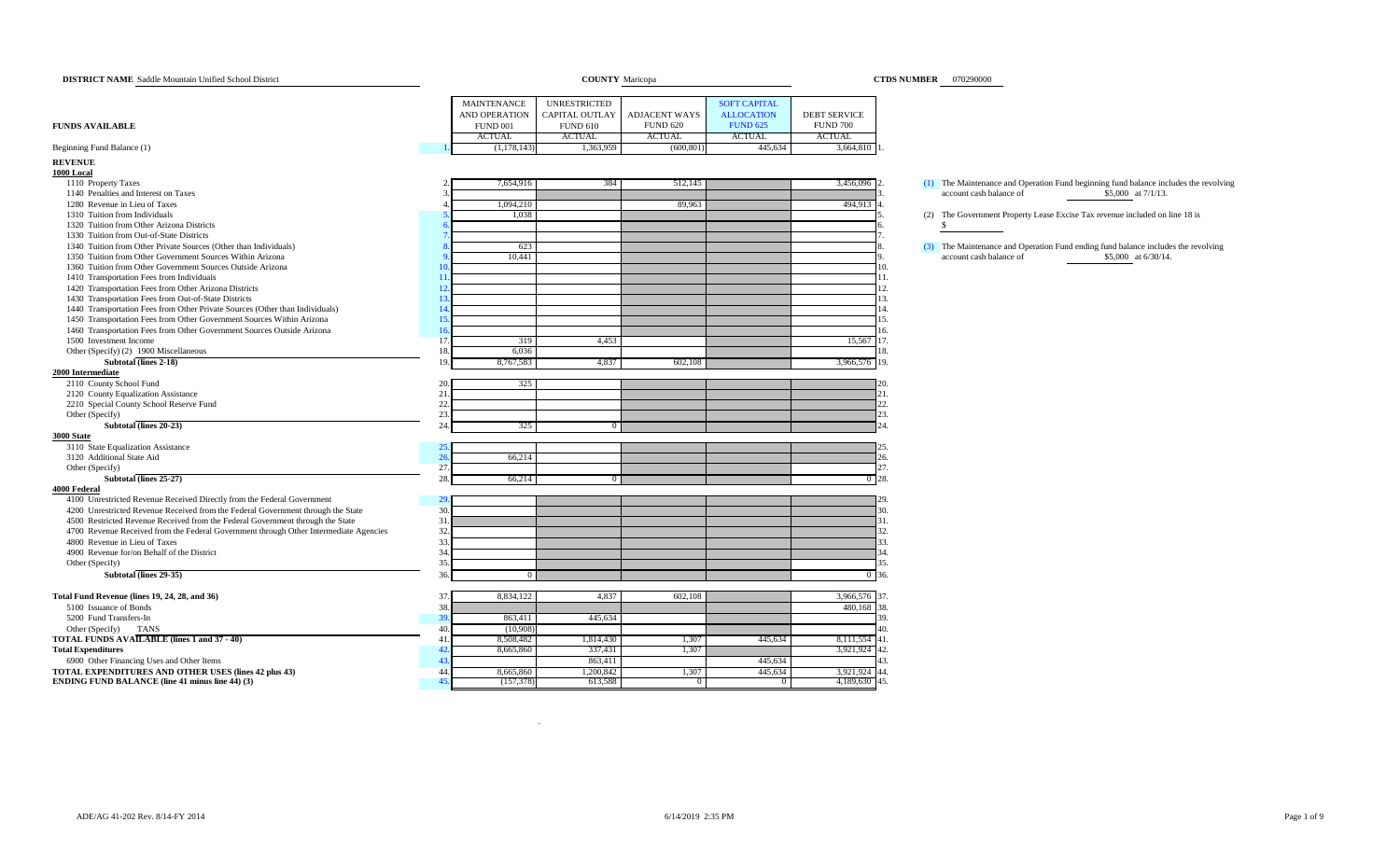**DISTRICT NAME** Saddle Mountain Unified School District **COUNTY COUNTY Maricopa COUNTY Maricopa CTDS NUMBER** 070290000

**COUNTY** Maricopa

**MAINTENANCE AND OPERATION FUND (001)—EXPENDITURES**

|                                                                 |     |                  | Employee         | <b>Purchased Services</b> |                  |               |                | Totals         |                   | % Increase/           |
|-----------------------------------------------------------------|-----|------------------|------------------|---------------------------|------------------|---------------|----------------|----------------|-------------------|-----------------------|
| Expenditures                                                    |     | Salaries<br>6100 | Benefits<br>6200 | 6300, 6400,<br>6500       | Supplies<br>6600 | Other<br>6800 | <b>Budget</b>  | Actual         | Prior Year Actual | Decrease in<br>Actual |
| <b>100 Regular Education</b>                                    |     |                  |                  |                           |                  |               |                |                |                   |                       |
| 1000 Instruction                                                |     | 2,063,357        | 711,751          | 107,878                   | 31,315           |               | 3,080,664      | 2,914,301      | 2,663,521         | 9.4%                  |
| 2000 Support Services                                           |     |                  |                  |                           |                  |               |                |                |                   |                       |
| 2100 Students                                                   |     | 115,190          | 49,040           | 3,758                     | 2,567            | 650           | 173,463        | 171,205        | 163,124           | 5.0%                  |
| 2200 Instructional Staff                                        |     | 69,526           | 18,605           | 8,291                     | 12,277           | 1,316         | 113,065        | 110,015        | 94.075            | 16.9%                 |
| 2300 General Administration                                     |     | 163,852          | 44,628           | 55,459                    | $\Omega$         | 17,091        | 276,260        | 281,030        | 267,022           | 5.2%                  |
| 2400 School Administration                                      |     | 397,982          | 107,528          |                           | 3,167            | 530           | 503,107        | 509,207        | 516,841           | $-1.5\%$ :            |
| 2500 Central Services                                           |     | 203,269          | 67,570           | 155,597                   | 12,259           | 2,059         | 589,251        | 440,754        | 499,006           | $-11.7%$              |
| 2600 Operation & Maintenance of Plant                           |     | 318,338          | 138,671          | 529,387                   | 810,433          | 9,863         | 1,783,291      | 1,806,692      | 1,581,244         | 14.3%                 |
| 2900 Other                                                      |     |                  |                  |                           |                  |               | $\Omega$       | $\overline{0}$ | $\overline{0}$    | 0.0%                  |
| 3000 Operation of Noninstructional Services                     |     |                  |                  |                           | 1,180            | 1,290         | 7,305          | 2,470          | 3,426             | $-27.9%$ 9            |
| 610 School-Sponsored Cocurricular Activities                    | 10. | 6,051            | 2,164            | 795                       |                  |               | 6,248          | 9,010          | 6,248             | 44.2% 10              |
| 620 School-Sponsored Athletics                                  | 11  | 79,744           | 20.593           | 15,611                    | 3.629            | 7,116         | 125,162        | 126,693        | 94,461            | 34.1%                 |
| 630 Other Instructional Programs                                | 12. |                  |                  |                           |                  |               |                | $\Omega$       | $\Omega$          | 0.0%                  |
| 700, 800, 900 Other Programs                                    | 13. |                  |                  |                           |                  |               |                | $\Omega$       | $\overline{0}$    | $0.0\%$ 1             |
| Regular Education Subsection Subtotal (lines 1-13)              | 14. | 3,417,309        | 1,160,550        | 876,776                   | 876,827          | 39,915        | 6,657,816      | 6,371,377      | 5,888,968         | 8.2% 14               |
| <b>200 Special Education</b>                                    |     |                  |                  |                           |                  |               |                |                |                   |                       |
| 1000 Instruction                                                | 15. | 659,196          | 259,003          | 172,453                   | 42               |               | 1,074,881      | 1,090,694      | 1,017,583         | 7.2% 15.              |
| 2000 Support Services                                           |     |                  |                  |                           |                  |               |                |                |                   |                       |
| 2100 Students                                                   | 16. | 185,001          | 50,032           | 109,570                   | $\Omega$         | 500           | 363,419        | 345,103        | 373,800           | $-7.7\%$ 16.          |
| 2200 Instructional Staff                                        | 17. | 84,631           | 24,539           | 1.888                     | 176              | 135           | 107.162        | 111,369        | 112,651           | $-1.1\%$ 17           |
| 2300 General Administration                                     | 18. |                  |                  |                           |                  |               | $\Omega$       | $\Omega$       | $\Omega$          | $0.0\%$ 18            |
| 2400 School Administration                                      | 19  |                  |                  |                           |                  |               | $\Omega$       | $\overline{0}$ | $\overline{0}$    | 0.0% 19               |
| 2500 Central Services                                           | 20  |                  |                  |                           |                  |               | $\overline{0}$ | $\bf{0}$       | $\overline{0}$    | $0.0\%$ 20.           |
| 2600 Operation & Maintenance of Plant                           | 21  |                  |                  |                           |                  |               | $\overline{0}$ | $\overline{0}$ | $\overline{0}$    | $0.0\%$ 2             |
| 2900 Other                                                      | 22. |                  |                  |                           |                  |               | $\overline{0}$ | $\overline{0}$ | $\bf{0}$          | 0.0%                  |
| 3000 Operation of Noninstructional Services                     | 23. |                  |                  |                           |                  |               | $\theta$       | $\Omega$       | $\overline{0}$    | 0.0%                  |
| Subtotal (lines 15-23)                                          | 24. | 928,828          | 333,574          | 283,911                   | 218              | 635           | 1,545,462      | 1,547,166      | 1,504,034         | 2.9% 2                |
| <b>400 Pupil Transportation</b>                                 | 25. | 281,224          | 153,584          | 59,843                    | 203,451          | 16            | 645,715        | 698,118        | 658,049           | 6.1% 25               |
| 510 Desegregation                                               |     |                  |                  |                           |                  |               |                |                |                   |                       |
| (from Districtwide Desegregation Expenditures, page 2, line 44) | 26. |                  | $\Omega$         |                           | $\Omega$         | $\Omega$      | $\Omega$       | $\Omega$       | $\Omega$          | 0.0% 26.              |
| 520 Special K-3 Program Override                                |     |                  |                  |                           |                  |               |                |                |                   |                       |
| (from Supplement, page 1, line 10)                              | 27. |                  | $\Omega$         | $\sqrt{ }$                | $\Omega$         | $\Omega$      | $\Omega$       | $\Omega$       | $\overline{0}$    | 0.0% 27.              |
| <b>530 Dropout Prevention Programs</b>                          |     |                  |                  |                           |                  |               |                |                |                   |                       |
| 1000 Instruction                                                | 28. |                  |                  |                           |                  |               |                | $\Omega$       |                   | 0.0% 28.              |
| 2000-3000 Support Serv. & Oper. of Noninstructional Serv.       | 29. |                  |                  |                           |                  |               |                | $\Omega$       | $\Omega$          | $0.0\%$ 29.           |
| Subtotal (lines 28 and 29)                                      | 30. |                  | $\Omega$         |                           | $\Omega$         | $\Omega$      | $\Omega$       | $\Omega$       | $\Omega$          | $0.0\%$ 30.           |
| 540 Joint Career and Technical Education and Vocational         |     |                  |                  |                           |                  |               |                |                |                   |                       |
| <b>Education Center</b> (from Supplement, page 1, line 20)      | 31. |                  |                  |                           | $\Omega$         |               | $\Omega$       |                |                   | 0.0% 31               |
| 550 K-3 Reading Program                                         | 32. | 37,825           | 11,374           |                           |                  |               | 52,997         | 49,199         | 10,315            | 377.0% 32             |
| Total Expenditures (lines 14, 24-27, 30-32)                     | 33. | 4,665,186        | 1,659,082        | 1,220,530                 | 1,080,496        | 40,566        | 8,901,990      | 8,665,860      | 8,061,366         | 7.5% 33               |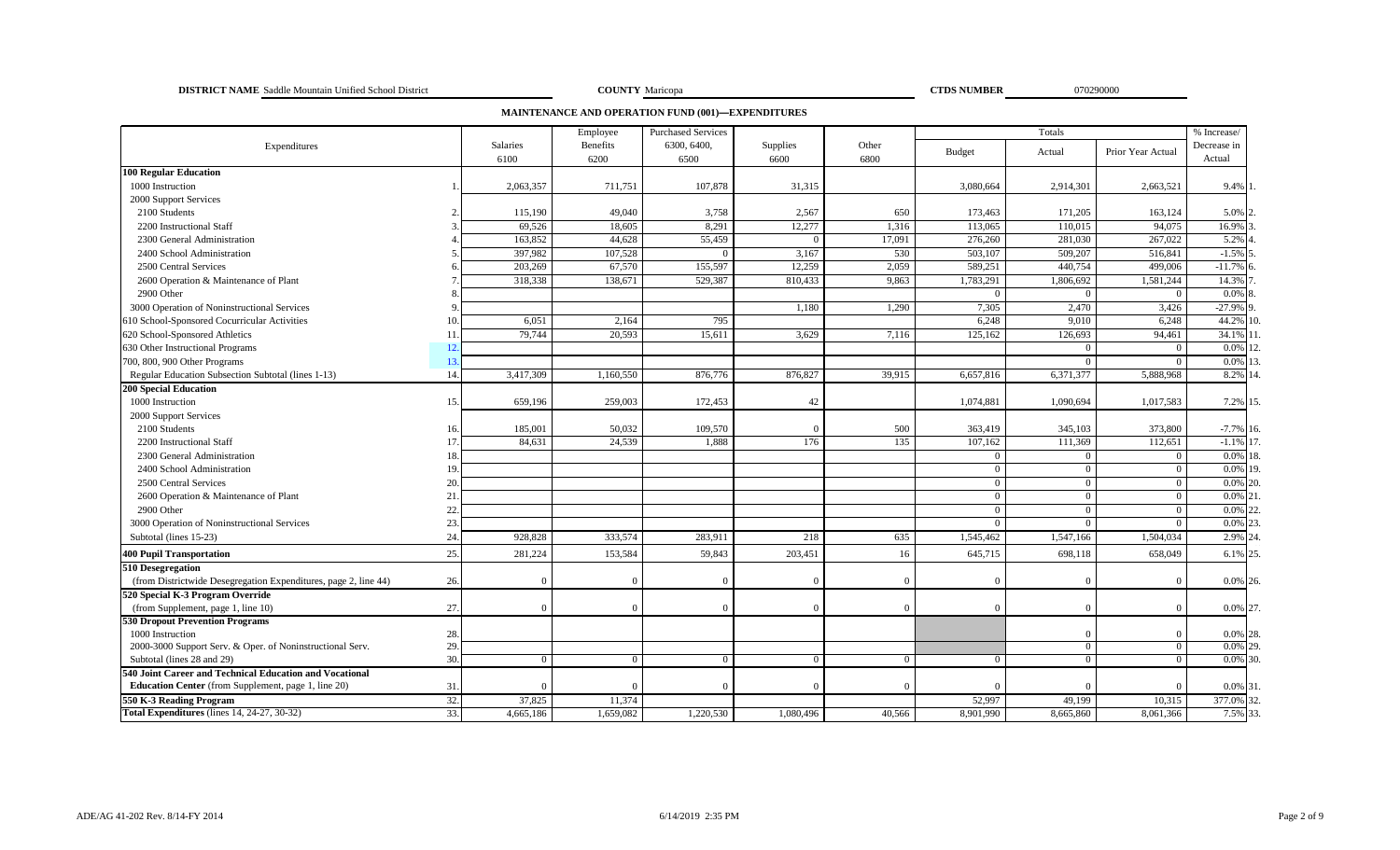#### ADE/AG 41-202 Rev. 8/14-FY 2014  $^{\rm 202}$  Rev. 8/14-FY 2014  $^{\rm 203}$  PM  $^{\rm 204}$  Page 3 of 9

| CLASSROOM SITE FUNDS (011, 012, AND 013)-REVENUES, EXPENDITURES, AND FUND BALANCES |
|------------------------------------------------------------------------------------|
|------------------------------------------------------------------------------------|

|                                                                                            |            | Beginning |                |                  |                          | urchased Services |          | Interest on     |                   | <b>Total Expenditures</b> |                        | % Increase/  | Ending      |                                                                          |
|--------------------------------------------------------------------------------------------|------------|-----------|----------------|------------------|--------------------------|-------------------|----------|-----------------|-------------------|---------------------------|------------------------|--------------|-------------|--------------------------------------------------------------------------|
| Revenues and Expenditure Function Codes                                                    |            | Fund      | Actual         | Salaries         | <b>Employee Benefits</b> | 6300, 6400,       | Supplies | Short-Term Debt | Budget            | Actual                    | Prior Year Actual      | Decrease in  | Fund        |                                                                          |
|                                                                                            |            | Balance   | Revenues       | 6100             | 6200                     | 6500(1)           | 6600     | 6850(2)         |                   |                           |                        | Actual       | Balance     |                                                                          |
| <b>Classroom Site Fund 011 - Base Salary</b>                                               |            |           |                |                  |                          |                   |          |                 |                   |                           |                        |              |             |                                                                          |
| Revenues<br>CSF Allocation (20%)                                                           |            |           | 102,439        |                  |                          |                   |          |                 |                   |                           |                        |              |             | (1) For FY 2014, the district received Classroom Site Fund revenue of    |
| Interest Income                                                                            |            |           | 33             |                  |                          |                   |          |                 |                   |                           |                        |              |             | and expended<br>in Fund 010,                                             |
| Total Revenues (lines 1 and 2)                                                             |            |           | 102.472        |                  |                          |                   |          |                 |                   |                           |                        |              |             | object code 6590 for Classroom Site Fund pass-through payments to        |
| Expenditures                                                                               |            |           |                |                  |                          |                   |          |                 |                   |                           |                        |              |             | district-sponsored charter schools. This amount is not included in the   |
| 100 Regular Education                                                                      |            |           |                |                  |                          |                   |          |                 |                   |                           |                        |              |             | amounts reported for Fund 013.                                           |
| 1000 Instruction                                                                           |            |           |                | 41,649           | 14,083                   |                   |          |                 | 140,107           | 55,732                    | 51,532                 | 8.2%         |             |                                                                          |
| 2100 Support Services - Students                                                           |            |           |                |                  |                          |                   |          |                 | $\Omega$<br>2.437 | $\Omega$<br>$\Omega$      | $\Omega$<br>$\sqrt{ }$ | 0.0%<br>0.0% |             | (2) Include amounts expended for registered warrant expense in Funds 011 |
| 2200 Support Services - Instructional Staff<br>Program 100 Subtotal (lines 4-6)            |            |           |                | 41,649           | 14,083                   |                   |          |                 | 142,544           | 55,732                    | 51,532                 | 8.2%         |             | 012, and 013 on lines 16, 32, and 48, respectively.                      |
| 200 Special Education                                                                      |            |           |                |                  |                          |                   |          |                 |                   |                           |                        |              |             |                                                                          |
| 1000 Instruction                                                                           |            |           |                | 7,458            | 2,410                    |                   |          |                 | 10,375            | 9,868                     | 9,825                  | 0.4%         |             |                                                                          |
| 2100 Support Services - Students                                                           |            |           |                |                  |                          |                   |          |                 | $\Omega$          | $\Omega$                  |                        | 0.0%         |             |                                                                          |
| 2200 Support Services - Instructional Staff                                                | 10         |           |                |                  |                          |                   |          |                 | 1.250             | $\Omega$                  | $\Omega$               | 0.0%         |             |                                                                          |
| Program 200 Subtotal (lines 8-10)                                                          | 11         |           |                | 7.458            | 2.410                    |                   |          |                 | 11,625            | 9,868                     | 9,825                  | 0.4%         |             |                                                                          |
| Other Programs (Specify)<br>1000 Instruction                                               | 12.        |           |                |                  |                          |                   |          |                 |                   |                           |                        | 0.0%         |             |                                                                          |
| 2100 Support Services - Students                                                           | 13.        |           |                |                  |                          |                   |          |                 | $^{(1)}$          | $^{\circ}$                |                        | 0.0%         |             |                                                                          |
| 2200 Support Services - Instructional Staff                                                | 14         |           |                |                  |                          |                   |          |                 | $\Omega$          | $\Omega$                  |                        | 0.0%         |             |                                                                          |
| Other Programs Subtotal (lines 12-14)                                                      | 15.        |           |                |                  |                          |                   |          |                 | $\Omega$          | $\Omega$                  | $\Omega$               | 0.0%         |             |                                                                          |
| Total Classroom Site Fund 011 - Base Salary                                                | 16.        | 5,566     | 102,472        | 49,107           | 16,493                   |                   |          |                 | 154,169           | 65,600                    | 61,357                 | 6.9%         | 42,438      |                                                                          |
| Classroom Site Fund 012 - Performance Pay                                                  |            |           |                |                  |                          |                   |          |                 |                   |                           |                        |              |             |                                                                          |
| Revenues                                                                                   |            |           | 204,877        |                  |                          |                   |          |                 |                   |                           |                        |              |             |                                                                          |
| CSF Allocation (40%)<br>Interest Income                                                    | 17.<br>18  |           | 334            |                  |                          |                   |          |                 |                   |                           |                        |              |             |                                                                          |
| Total Revenues (lines 17 and 18)                                                           | 19         |           | 205,211        |                  |                          |                   |          |                 |                   |                           |                        |              |             |                                                                          |
| Expenditures                                                                               |            |           |                |                  |                          |                   |          |                 |                   |                           |                        |              |             |                                                                          |
| 100 Regular Education                                                                      |            |           |                |                  |                          |                   |          |                 |                   |                           |                        |              |             |                                                                          |
| 1000 Instruction                                                                           | 20         |           |                | 144,744          | 33,111                   |                   |          |                 | 312,126           | 177,855                   | 144,702                | 22.9%        |             |                                                                          |
| 2100 Support Services - Students                                                           | 21         |           |                | 2,500            | 548                      |                   |          |                 | $^{\circ}$        | 3,048                     | $\Omega$               |              |             |                                                                          |
| 2200 Support Services - Instructional Staff<br>Program 100 Subtotal (lines 20-22)          | 22.<br>23. |           |                | 6,250<br>153,494 | 1,376<br>35,035          |                   |          |                 | 2,500<br>314,626  | 7,626<br>188,529          | $\Omega$<br>144,702    | 30.3%        |             |                                                                          |
| 200 Special Education                                                                      |            |           |                |                  |                          |                   |          |                 |                   |                           |                        |              |             |                                                                          |
| 1000 Instruction                                                                           | 24.        |           |                | 27,496           | 6.080                    |                   |          |                 | 32,250            | 33,576                    |                        |              |             |                                                                          |
| 2100 Support Services - Students                                                           | 25.        |           |                |                  |                          |                   |          |                 | $\Omega$          | $\Omega$                  | $\Omega$               | 0.0%         |             |                                                                          |
| 2200 Support Services - Instructional Staff                                                | 26.        |           |                | 2,500            | 554                      |                   |          |                 | 2,625             | 3,054                     | $\Omega$               |              |             |                                                                          |
| Program 200 Subtotal (lines 24-26)                                                         | 27.        |           |                | 29,996           | 6,634                    |                   |          |                 | 34,875            | 36,630                    |                        |              |             |                                                                          |
| Other Programs (Specify)                                                                   |            |           |                |                  |                          |                   |          |                 |                   |                           |                        |              |             |                                                                          |
| 1000 Instruction                                                                           | 28.<br>29. |           |                |                  |                          |                   |          |                 |                   | $\Omega$                  | $\Omega$               | 0.0%         |             |                                                                          |
| 2100 Support Services - Students<br>2200 Support Services - Instructional Staff            | 30         |           |                |                  |                          |                   |          |                 | $\Omega$          | $\overline{0}$            |                        | 0.0%<br>0.0% |             |                                                                          |
| Other Programs Subtotal (lines 28-30)                                                      | 31.        |           |                |                  | $\Omega$                 |                   |          |                 | $\overline{0}$    | $\overline{0}$            | $\overline{0}$         | 0.0%         |             |                                                                          |
| Total Classroom Site Fund 012 - Performance Pay                                            | 32.        | 43,154    | 205,211        | 183,490          | 41,669                   |                   |          |                 | 349,501           | 225,159                   | 144,702                | 55.6%        | 23,206      | 32                                                                       |
| Classroom Site Fund 013 - Other                                                            |            |           |                |                  |                          |                   |          |                 |                   |                           |                        |              |             |                                                                          |
| Revenues                                                                                   |            |           |                |                  |                          |                   |          |                 |                   |                           |                        |              |             |                                                                          |
| CSF Allocation (40%)<br>Interest Income                                                    | 33.<br>34  |           | 204,877        |                  |                          |                   |          |                 |                   |                           |                        |              |             |                                                                          |
| Total Revenues (lines 33 and 34)                                                           | 35.        |           | 267<br>205,144 |                  |                          |                   |          |                 |                   |                           |                        |              |             |                                                                          |
| Expenditures                                                                               |            |           |                |                  |                          |                   |          |                 |                   |                           |                        |              |             |                                                                          |
| 100 Regular Education                                                                      |            |           |                |                  |                          |                   |          |                 |                   |                           |                        |              |             |                                                                          |
| 1000 Instruction                                                                           | 36         |           |                | 87,681           | 29,950                   |                   |          |                 | 341,846           | 117,631                   | 110.563                | 6.4%         |             |                                                                          |
| 2100 Support Services - Students                                                           | 37.        |           |                |                  |                          |                   |          |                 | $\overline{0}$    | $\Omega$                  | $\Omega$               | 0.0%         |             |                                                                          |
| 2200 Support Services - Instructional Staff                                                | 38.<br>39. |           |                | 87,681           | 29,950                   |                   |          |                 | 1,250<br>343,096  | $\Omega$<br>117,631       | $\Omega$<br>110,563    | 0.0%<br>6.4% |             |                                                                          |
| Program 100 Subtotal (lines 36-38)<br>200 Special Education                                |            |           |                |                  |                          |                   |          |                 |                   |                           |                        |              |             |                                                                          |
| 1000 Instruction                                                                           | 40         |           |                | 15,701           | 5,079                    |                   |          |                 | 3,125             | 20,780                    | 20,687                 | 0.4%         |             |                                                                          |
| 2100 Support Services - Students                                                           | 41.        |           |                |                  |                          |                   |          |                 | $^{\circ}$        | $^{\circ}$                |                        | 0.0%         |             |                                                                          |
| 2200 Support Services - Instructional Staff                                                | 42         |           |                |                  |                          |                   |          |                 | 2,750             | $\overline{0}$            | $\Omega$               | 0.0%         |             |                                                                          |
| Program 200 Subtotal (lines 40-42)                                                         | 43.        |           |                | 15,701           | 5,079                    |                   |          |                 | 5,875             | 20,780                    | 20,687                 | 0.4%         |             |                                                                          |
| 530 Dropout Prevention Programs                                                            |            |           |                |                  |                          |                   |          |                 |                   |                           |                        |              |             |                                                                          |
| 1000 Instruction<br>Other Programs (Specify)                                               | 44.        |           |                |                  |                          |                   |          |                 |                   |                           |                        | 0.0%         |             |                                                                          |
| 1000 Instruction                                                                           | 45.        |           |                |                  |                          |                   |          |                 |                   |                           |                        | 0.0%         |             | 15                                                                       |
| 2100, 2200 Support Serv. Students & Instructional Staff                                    | 46         |           |                |                  |                          |                   |          |                 | $\Omega$          | $\Omega$                  | $^{\circ}$             | 0.0%         |             | 16                                                                       |
| Other Programs Subtotal (lines 45 and 46)                                                  | 47.        |           |                |                  | $\Omega$                 |                   |          |                 | $\Omega$          | $^{\circ}$                |                        | 0.0%         |             |                                                                          |
| Total Classroom Site Fund 013 - Other<br>Total Classroom Site Funds (lines 16, 32, and 48) | 48.        | 52,231    | 205,144        | 103,382          | 35,029                   | $\Omega$          |          |                 | 348,971           | 138,411                   | 131,250                | 5.5%         | 118,964     | 48                                                                       |
|                                                                                            | 49.        | 100.951   | 512,827        | 335,979          | 93.191                   |                   |          |                 | 852.641           | 429,170                   | 337.309                | 27.2%        | 184,608 49. |                                                                          |

**DISTRICT NAME Saddle Mountain Unified School District 6000 and School District COUNTY Maricopa 6000 and School District 6070290000 and School District 6070290000 and School District 6070290000 and School District 60702900**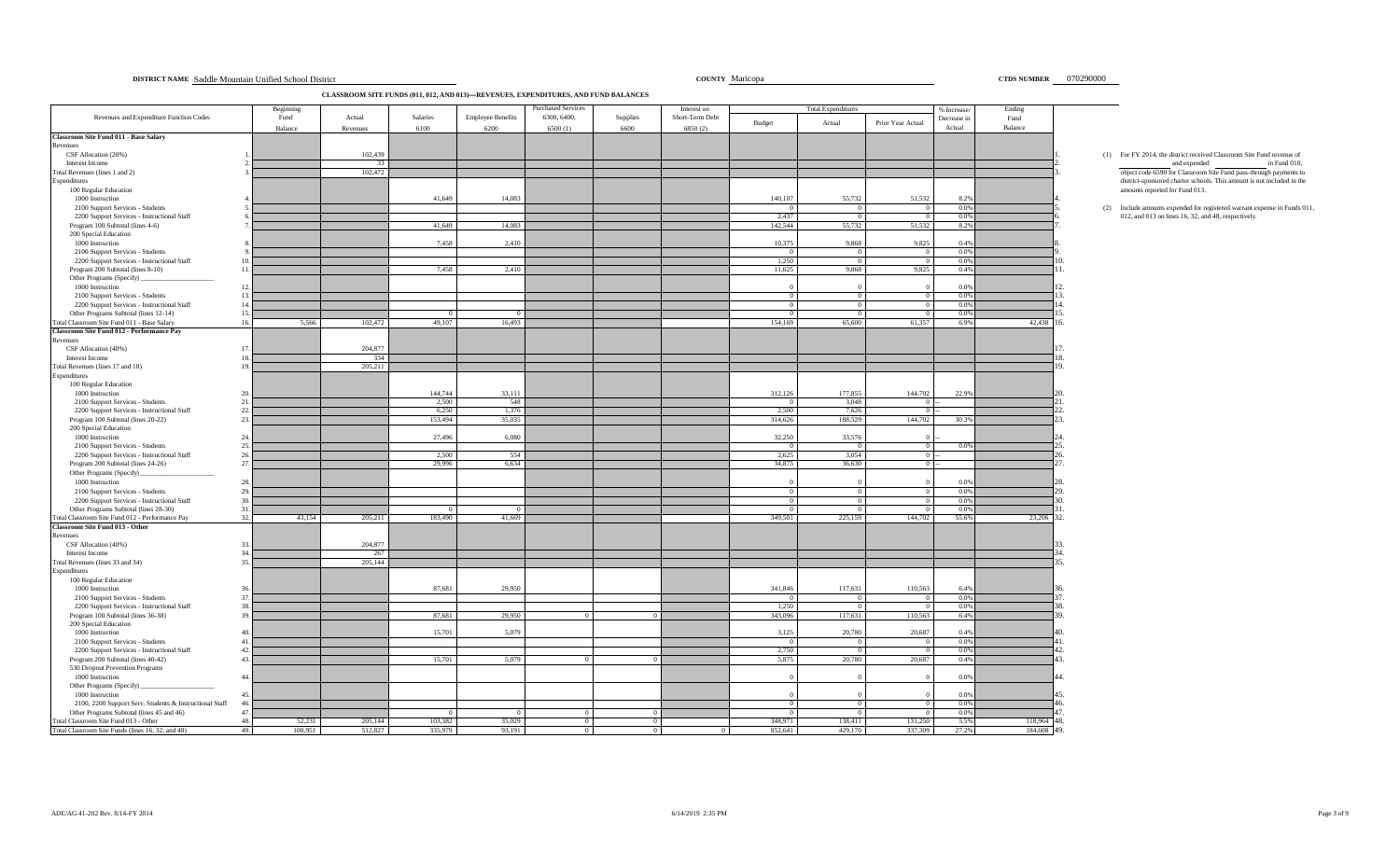#### **DISTRICT NAME** Saddle Mountain Unified School District **COUNTY COUNTY** Maricopa **COUNTY COUNTY COUNTY COUNTY COUNTY COUNTY COUNTY COUNTY COUNTY COUNTY COUNTY COUNTY COUNTY COUNTY COUNTY COU**

**COUNTY** Maricopa **070290000 CTDS NUMBER** 070290000

### **UNRESTRICTED CAPITAL OUTLAY (610) FUND—EXPENDITURES**

|                                                    |         | Library Books,            |          |               |                  |                     |         | Totals  |                   |              |
|----------------------------------------------------|---------|---------------------------|----------|---------------|------------------|---------------------|---------|---------|-------------------|--------------|
|                                                    |         | Textbooks, &              |          | Redemption of |                  | All Other           |         |         |                   | Increase/    |
| Expenditures                                       | Rentals | <b>Instructional Aids</b> | Property | Principal     | Interest         | <b>Object Codes</b> | Budget  | Actual  | Prior Year Actual | Decrease     |
|                                                    | 6440    | 6641-6643                 | 6700     | 6831, 6832    | 6841, 6842, 6850 | (excluding 6900)    |         |         |                   | in Actual    |
| <b>Unrestricted Capital Outlay Override (1)</b>    |         |                           |          |               |                  |                     |         |         |                   | $0.0\%$ 1.   |
| <b>Unrestricted Capital Outlay Fund 610 (2)</b>    |         |                           |          |               |                  |                     |         |         |                   |              |
| 1000 Instruction                                   |         | 29,821                    | 36,100   |               |                  | 17,681              | 49,185  | 83,602  | 35,424            | 136.0% 2.    |
| 2000 Support Services                              |         |                           |          |               |                  |                     |         |         |                   |              |
| 2100, 2200 Students and Instructional Staff        |         | 7,402                     | 13,807   |               |                  |                     | 42,900  | 21,209  | 11,352            | 86.8% 3      |
| 2300, 2400, 2500, 2900 Administration              |         |                           | 105,556  |               |                  |                     | 112,376 | 105,556 | 174,527           | $-39.5%$ 4   |
| 2600 Operation & Maintenance of Plant              |         |                           | 11,941   |               |                  | 100,985             | 43,780  | 112,926 | 7,555             | 1394.7% 5    |
| 2700 Student Transportation                        |         |                           | 1,295    |               |                  |                     | 50,000  | 1,295   |                   |              |
| 3000 Operation of Noninstructional Services        |         |                           |          |               |                  |                     |         |         |                   | 0.0% 7       |
| 4000 Facilities Acquisition and Construction       |         |                           | 2,865    |               |                  | 9,978               | 273,560 | 12,843  | 11,895            | 8.0% 8.      |
| 5000 Debt Service                                  |         |                           |          |               |                  |                     |         |         | 44,644            | $-100.0\%$ 9 |
| Total Unrestricted Capital Outlay Fund (lines 2-9) |         | 37,223                    | 171,564  |               |                  | 128,644             | 571,801 | 337,431 | 285,397           | 18.2% 10.    |

(1) Amounts in the Unrestricted Capital Outlay Override, line 1 above, must also be included in the Unrestricted Capital Outlay Fund (610) individual line items.

(2) Expenditures, if any, in the Unrestricted Capital Outlay Fund on lines 2-9 for the K-3 Reading Program as described in A.R.S. §15-211: **Budget** \$0 **Actual**

### **OTHER FUNDS—REQUIRED CAPITAL EXPENDITURE DETAIL [A.R.S. §15-904(B)]**

|                                                         |     |               | UNRESTRICTED CAPITAL OUTLAY |               | <b>BOND BUILDING</b> | <b>NEW SCHOOL FACILITIES</b> |               |         |  |
|---------------------------------------------------------|-----|---------------|-----------------------------|---------------|----------------------|------------------------------|---------------|---------|--|
| <b>Selected Expenditures by Object Code</b>             |     |               | <b>Fund 610</b>             |               | <b>Fund 630</b>      | <b>Fund 695</b>              |               |         |  |
|                                                         |     | <b>BUDGET</b> | <b>ACTUAL</b>               | <b>BUDGET</b> | <b>ACTUAL</b>        | <b>BUDGET</b>                | <b>ACTUAL</b> |         |  |
| 6150 Classified Salaries                                |     |               |                             |               |                      |                              |               |         |  |
| 6200 Employee Benefits                                  |     |               |                             |               |                      |                              |               |         |  |
| 6450 Construction Services                              |     |               |                             |               | 313,523              |                              |               |         |  |
| 6710 Land and Improvements                              |     |               |                             | 2,751,178     |                      |                              |               |         |  |
| 6720 Buildings and Improvements                         |     | 10,497        |                             | 5,148,500     |                      |                              |               |         |  |
| 6731 Furniture and Equipment                            |     | 18,875        | 23,687                      | 2,494,000     | 50,228               |                              |               |         |  |
| 6734 Vehicles                                           |     | 50,000        |                             | 2,500,000     | 895,790              |                              |               |         |  |
| 6737 Technology-Related Hardware and Software           |     | 133,436       | 147,877                     | 2,106,322     | 954,508              |                              |               |         |  |
| 6831, 6832 Redemption of Principal                      |     |               |                             |               |                      |                              |               |         |  |
| 6841, 6842, 6850 Interest                               | 10. |               |                             |               |                      |                              |               | 10      |  |
| Total amounts reported on lines 1 through 10 above for: |     |               |                             |               |                      |                              |               |         |  |
| Renovation                                              |     |               |                             | 5,399,678     | 313,523              |                              |               |         |  |
| New Construction                                        |     |               |                             | 2,500,000     |                      |                              |               | 12.     |  |
| Other                                                   | 15  | 212,808       | 171,564                     | 7,100,322     | 1,900,526            |                              |               | 13      |  |
| Total (lines $11-13$ )                                  |     | 212,808       | 171,564                     | 15,000,000    | 2,214,049            |                              |               | $0\,14$ |  |

#### **Funds 610, 630, and 695**

| 1. New construction cost per square foot |  |
|------------------------------------------|--|
| 2. Land acquisition costs                |  |

| <b>CAPITAL ASSETS AS OF</b><br><b>JUNE 30, 2014</b> |              |  |  |  |  |  |  |  |  |
|-----------------------------------------------------|--------------|--|--|--|--|--|--|--|--|
| Land and Improvements                               | \$5,306,898  |  |  |  |  |  |  |  |  |
| Buildings and Improvements                          | \$63,910,049 |  |  |  |  |  |  |  |  |
| Furniture, Equipment, Vehicles,                     |              |  |  |  |  |  |  |  |  |
| and Technology                                      | \$6,146,159  |  |  |  |  |  |  |  |  |
| <b>Construction</b> in Progress                     | \$130.424    |  |  |  |  |  |  |  |  |
|                                                     |              |  |  |  |  |  |  |  |  |
| Total                                               | \$75,493,530 |  |  |  |  |  |  |  |  |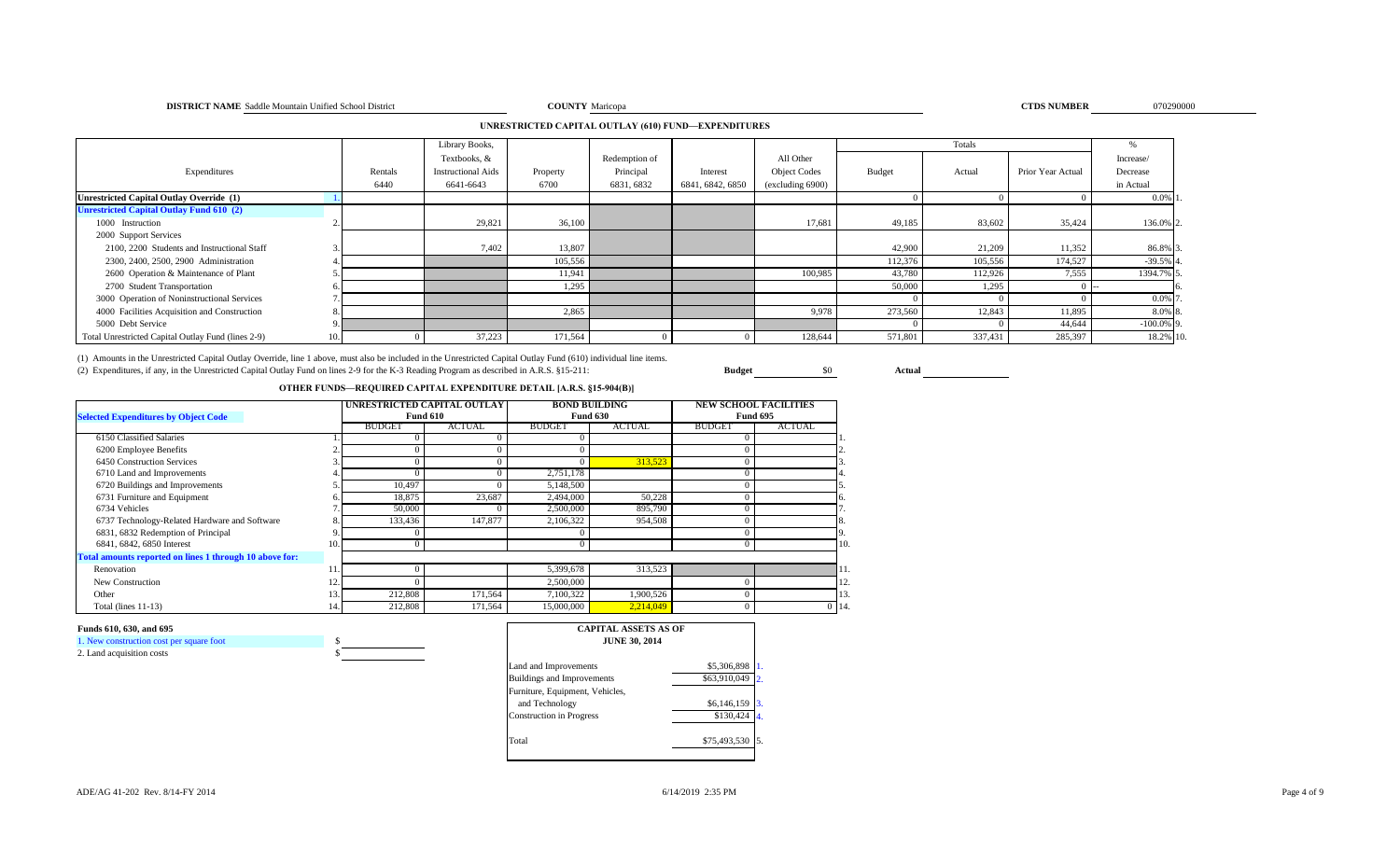## **FEDERAL AND STATE PROJECTS**

|                                                              |                     |                | <b>FUND TRANSFERS</b> |                     |               |                    |  |
|--------------------------------------------------------------|---------------------|----------------|-----------------------|---------------------|---------------|--------------------|--|
|                                                              | <b>BEGINNING</b>    |                | (OUT)                 |                     |               | <b>ENDING FUND</b> |  |
|                                                              | <b>FUND BALANCE</b> | <b>REVENUE</b> | 6910 & 6930 (1)       | <b>EXPENDITURES</b> |               | <b>BALANCE</b>     |  |
| <b>FEDERAL PROJECTS</b>                                      | <b>ACTUAL</b>       | <b>ACTUAL</b>  | <b>ACTUAL</b>         | <b>BUDGET</b>       | <b>ACTUAL</b> | <b>ACTUAL</b>      |  |
| 100-130 ESEA Title I - Helping Disadvantaged Children        | (162, 597)          | 1,251,605      | (50, 478)             | 2,283,862           | 1,322,987     | (284, 457)         |  |
| 140-150 ESEA Title II - Prof. Development and Technology     | (1,800)             | 15,585         |                       | 40,910              | 19,120        | $(5,335)$ 2        |  |
| 160 ESEA Title IV - 21st Century Schools                     |                     |                |                       | $\Omega$            |               | 0 13               |  |
| 170-180 ESEA Title V - Promote Informed Parent Choice        |                     |                |                       | $\Omega$            |               | $\Omega$           |  |
| 190 ESEA Title III - Limited English & Immigrant Students    | (2,315)             | 24,053         | (716)                 | 38,342              | 23,246        | $(2,224)$ 5        |  |
| 200 ESEA Title VII - Indian Education                        |                     |                |                       | $\Omega$            |               | 016                |  |
| 210 ESEA Title VI - Flexibility and Accountability           |                     |                |                       | $\Omega$            |               | 0 <sub>17</sub>    |  |
| 220 IDEA Part B                                              | 5,719               | 166,533        | (8,256)               | 196,876             | 92,948        | 71,048 8           |  |
| 230 Johnson-O'Malley                                         |                     |                |                       | $\theta$            |               | 0 <sub>0</sub>     |  |
| 240 Workforce Investment Act                                 | 10.                 |                |                       | $\mathbf{0}$        |               | $0\vert10$         |  |
| 250 AEA-Adult Education                                      | 11                  |                |                       | $\theta$            |               | $0\vert11$         |  |
| 260-270 Vocational Education - Basic Grants                  | (8,709)<br>12.      | 15,048         | (301)                 | 27,045              | 19,089        | $(13,051)$ 12      |  |
| 280 ESEA Title X - Homeless Education                        | 13.                 |                |                       | $\Omega$            |               | 0.113              |  |
| 290 Medicaid Reimbursement                                   | 158,364<br>14       | 137,717        |                       | 275,000             | 55,296        | 240,785 14         |  |
| 374 E-Rate                                                   | 44,977<br>15.       | 111,039        |                       | 150,000             | 100,034       | 55,982 15          |  |
| 378 Impact Aid                                               | 16.                 |                |                       | $\theta$            |               | 0.116              |  |
| 300-399 Other Federal Projects (Besides E-Rate & Impact Aid) | 17.<br>7,001        |                |                       | 500                 |               | 7,003 17           |  |
| <b>Total Federal Project Funds (lines 1-17)</b>              | 40,640<br>18.       | 1,721,582      | (59,751)              | 3,012,535           | 1,632,720     | 69,751 18.         |  |
| <b>STATE PROJECTS</b>                                        |                     |                |                       |                     |               |                    |  |
| 400 Vocational Education                                     | 1,792<br>19.        | 16,066         |                       | 11,877              | 8,479         | 9,379 19.          |  |
| 410 Early Childhood Block Grant                              | 20.                 |                |                       | $\theta$            |               | $\overline{0}$ 20. |  |
| 420 Ext. School Yr. - Pupils with Disabilities               | 21                  |                |                       | $\mathbf{0}$        |               | $\overline{0}$ 21  |  |
| 425 Adult Basic Education                                    | 22                  |                |                       | $\theta$            |               | $\overline{0}$ 22  |  |
| 430 Chemical Abuse Prevention Programs                       | 23.                 |                |                       | $\mathbf{0}$        |               | 0 23               |  |
| 435 Academic Contests                                        | 24.                 |                |                       | $\mathbf{0}$        |               | $\overline{0}$ 24  |  |
| 450 Gifted Education                                         | 25.                 |                |                       | $\theta$            |               | $\overline{0}$ 25  |  |
| 455 Family Literacy Pilot Program                            | 26.                 |                |                       | $\mathbf{0}$        |               | $\overline{0}$ 26. |  |
| 460 Environmental Special Plate                              | 27.                 |                |                       | $\theta$            |               | $0$ 27             |  |
| 465-499 Other State Projects                                 | 28.<br>(1,177)      |                |                       | $\Omega$            |               | $(1,177)$ 28.      |  |
| <b>Total State Project Funds (lines 19-28)</b>               | 29<br>615           | 16,066         |                       | 11,877              | 8,479         | 8,202 29           |  |
|                                                              |                     |                |                       |                     |               |                    |  |
| Total Federal and State Projects (lines 18 and 29)           | 41,255<br>30.       | 1,737,648      | (59,751)              | 3,024,412           | 1,641,199     | 77,953 30.         |  |

(1) In accordance with the USFR Chart of Accounts, the Impact Aid Fund may transfer monies (object code 6930) to the M&O and Teacherage Funds; the Impact Aid Fund may also receive transfers in (5200) from the Impact Aid Re Building and Impact Aid Revenue Bond Debt Service Funds; all other Federal Projects Funds may only make transfers-out to the Indirect Costs Fund (object code 6910) based on an approved indirect cost rate, and may not recei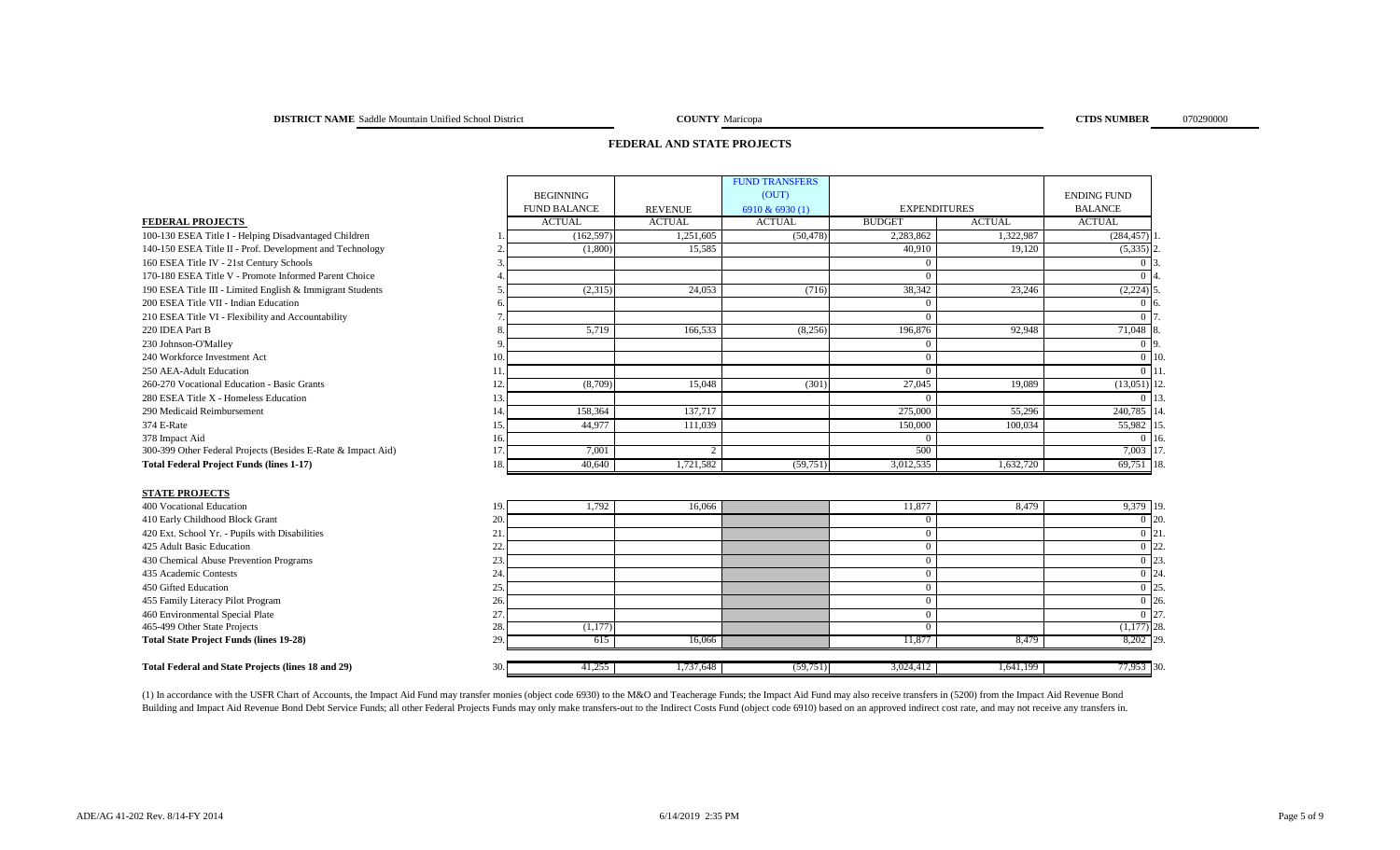|                                                |     |                     | <b>REVENUES AND OTHER</b> | <b>FUND TRANSFERS</b> | <b>EXPENDITURES AND OTHER</b>  |               |                    |                                           |               |               |
|------------------------------------------------|-----|---------------------|---------------------------|-----------------------|--------------------------------|---------------|--------------------|-------------------------------------------|---------------|---------------|
|                                                |     | <b>BEGINNING</b>    | <b>FINANCING SOURCES</b>  | IN (OUT)              | <b>FINANCING USES</b>          |               | <b>ENDING FUND</b> |                                           |               |               |
|                                                |     | <b>FUND BALANCE</b> | (excluding 5200)          | 5200 (6930)           | (excluding $6910$ and $6930$ ) |               | <b>BALANCE</b>     |                                           |               |               |
| <b>OTHER FUNDS</b>                             |     | <b>ACTUAL</b>       | <b>ACTUAL</b>             | <b>ACTUAL</b>         | <b>BUDGET</b>                  | <b>ACTUAL</b> | <b>ACTUAL</b>      |                                           |               |               |
| 020 Instructional Improvement                  |     | 108,272             | 58,773                    |                       | 175,000                        | 52,287        | 114,758            | <b>Instructional Improvement Fund 020</b> | <b>BUDGET</b> | <b>ACTUAL</b> |
| 050 County, City, and Town Grants              |     |                     |                           |                       |                                |               | $\Omega$           | Expenditures                              |               |               |
| 071 Structured English Immersion (1)           |     | $\overline{0}$      |                           |                       | $\overline{0}$                 | $\Omega$      | $\overline{0}$     | <b>Teacher Compensation Increases</b>     | 50,000        |               |
| 072 Compensatory Instruction (1)               |     | $\overline{0}$      | $\Omega$                  |                       | $\overline{0}$                 | $\Omega$      | $\overline{0}$     | Class Size Reduction                      | 50,000        | 52,287        |
| 500 School Plant (Lease over 1 year)           |     | 158                 |                           |                       | 200                            |               | 159                | <b>Dropout Prevention Programs</b>        | 25,000        |               |
| 505 School Plant (Lease 1 year or less)        |     | 204                 |                           |                       | 205                            |               | 205                | <b>Instructional Improvement Programs</b> | 50,000        |               |
| 506 School Plant (Sale)                        |     | 2,346               | 10                        |                       | 2,400                          |               | 2,356              | Total Expenditures (lines 1-4)            | 175,000       | 52,287        |
| 515 Civic Center                               |     | 14,710              | 29,969                    |                       | 60,000                         | 19,853        | 24,826             |                                           |               |               |
| 520 Community School                           |     | 3,916               | 694                       |                       | 5,000                          | 48            | 4,562              |                                           |               |               |
| 525 Auxiliary Operations                       | 10. | 30.659              | 70.844                    |                       | 84,212                         | 58,435        | 43,068             | 10.                                       |               |               |
| 526 Extracurricular Activities Fees Tax Credit | 11  | 20,168              | 10,62                     |                       | 41,000                         | 16,646        | 14,149             | 11.                                       |               |               |
| 530 Gifts and Donations                        | 12. | 60,474              | 32,233                    |                       | 66,305                         | 32,733        | 59,974             | 12.                                       |               |               |
| 535 Career & Tech. Ed. & Voc. Ed. Projects     | 13. | 12,452              | 15,078                    |                       | 30,000                         | 20,305        | 7,225              | 13.                                       |               |               |
| 540 Fingerprint                                | 14  | $\theta$            | 67                        |                       | $\Omega$                       | 67            | $\mathbf{0}$       | 14.                                       |               |               |
| 545 School Opening                             | 15. |                     |                           |                       |                                |               | $\Omega$           | 15.                                       |               |               |
| 550 Insurance Proceeds                         | 16  | 13,080              | 56                        |                       | 13,200                         | 909           | 12,227             | 16.                                       |               |               |
| 555 Textbooks                                  | 17. | 3,649               | 472                       |                       | 4,500                          |               | 4,121              | 17.                                       |               |               |
| 565 Litigation Recovery                        | 18  | 11,652              | 50                        |                       | 11,700                         |               | 11,702             | 18.                                       |               |               |
| 570 Indirect Costs                             | 19  | 105,451             | 428                       | 139,751               | 125,000                        | 65,743        | 179,887            | 19.                                       |               |               |
| 575 Unemployment Insurance                     | 20  |                     |                           |                       |                                |               | $\Omega$           | 20.                                       |               |               |
| 580 Teacherage                                 | 21  |                     |                           |                       | $\Omega$                       |               | $\overline{0}$     | 21.                                       |               |               |
| 585 Insurance Refund                           | 22  | 20,701              | 89                        |                       | 21,500                         |               | 20,790             | 22.                                       |               |               |
| 590 Grants and Gifts to Teachers               | 23  | 23,949              | 18,084                    |                       | 35,000                         | 8,018         | 34,015             | 23.                                       |               |               |
| 595 Advertisement                              | 24  |                     |                           |                       | - 0                            |               | $\Omega$           | 24.                                       |               |               |
| 596 Joint Technical Education                  | 25  | 43,998              | 100,441                   |                       | 120,000                        | 75,621        | 68,818             | 25.                                       |               |               |
| 620 Adjacent Ways                              | 26  | (600, 801)          | 602,108                   |                       | $\Omega$                       | 1,307         | $\overline{0}$     | 26.                                       |               |               |
| 625 Soft Capital Allocation                    | 27  | 445,634             |                           | (445, 634)            |                                |               | $\overline{0}$     | 27.                                       |               |               |
| 630 Bond Building                              | 28  | $\theta$            | 15,034,418                |                       | 15,000,000                     | 2,214,049     | 12,820,369         | 28.                                       |               |               |
| 639 Impact Aid Revenue Bond Building           | 29. |                     |                           |                       |                                |               | $\mathbf{0}$       | 29.                                       |               |               |
| 640 School Plant-Special Construction          | 30  |                     |                           |                       | $\Omega$                       |               | $\overline{0}$     | 30.                                       |               |               |
| 650 Gifts and Donations-Capital                | 31  | 23                  |                           |                       | 25                             |               | 23                 | 31.                                       |               |               |
| 660 Condemnation                               | 32  |                     |                           |                       |                                |               | $\overline{0}$     | 32.                                       |               |               |
| 665 Energy and Water Savings                   | 33. | 31,978              |                           |                       | 32,000                         | $\Omega$      | 31,978             | 33.                                       |               |               |
| 686 Emergency Deficiencies Correction          | 34  |                     |                           |                       |                                |               | $\mathbf{0}$       | 34.                                       |               |               |
| 690 Building Renewal                           | 35. | 137                 | 32                        |                       | 170                            |               | 169                | 35.                                       |               |               |
| 691 Building Renewal Grant                     | 36. |                     | 128,358                   |                       | 128,357                        | 128,358       | $\mathbf{0}$       | 36.                                       |               |               |
| 695 New School Facilities                      | 37  |                     |                           |                       | $\Omega$                       |               | $\Omega$           | 37.                                       |               |               |
| 700 Debt Service                               | 38  | 3,664,810           | 4,446,744                 |                       | 10,000,000                     | 3,921,924     | 4,189,630          | 38.                                       |               |               |
| 720 Impact Aid Revenue Bond Debt Service       | 39  |                     |                           |                       | $\Omega$                       |               | $\Omega$           | 39.                                       |               |               |
| 750 Permanent                                  | 40  |                     |                           |                       | - 0                            |               | $\overline{0}$     | 40.                                       |               |               |
| 850 Student Activities                         | 41  | 12,286              | 12,511                    |                       |                                | 24,766        | 31                 | 41.                                       |               |               |
| Other                                          | 42  |                     |                           |                       | 2,500,000                      |               | $\overline{0}$     | 42.                                       |               |               |
| <b>INTERNAL SERVICE FUNDS 950-989</b>          |     |                     |                           |                       |                                |               |                    |                                           |               |               |
| 9_Self Insurance                               |     |                     |                           |                       |                                |               | $\Omega$           |                                           |               |               |
| 955 Intergovernmental Agreements               |     | 255                 | 9,749                     |                       | 7,000                          | 2,646         | 7,358              |                                           |               |               |
| 9 OPEB                                         | 3   |                     |                           |                       |                                |               | $\Omega$           |                                           |               |               |
| 96x Miscellaneous                              |     | 689                 | $\mathcal{R}$             |                       | 1.000                          | 500           | 192                |                                           |               |               |

| <b>Instructional Improvement Fund 020</b> | <b>BUDGET</b> | <b>ACTUAL</b> |  |
|-------------------------------------------|---------------|---------------|--|
| Expenditures                              |               |               |  |
| <b>Teacher Compensation Increases</b>     | 50,000        |               |  |
| <b>Class Size Reduction</b>               | 50,000        | 52.287        |  |
| <b>Dropout Prevention Programs</b>        | 25,000        |               |  |
| <b>Instructional Improvement Programs</b> | 50,000        |               |  |
| Total Expenditures (lines 1-4)            | 175,000       | 52.28         |  |

(1) Actual Revenues and Actual Expenditures should agree with Supplement, page 3, Fund 071—line 13 and Fund 072—line 26.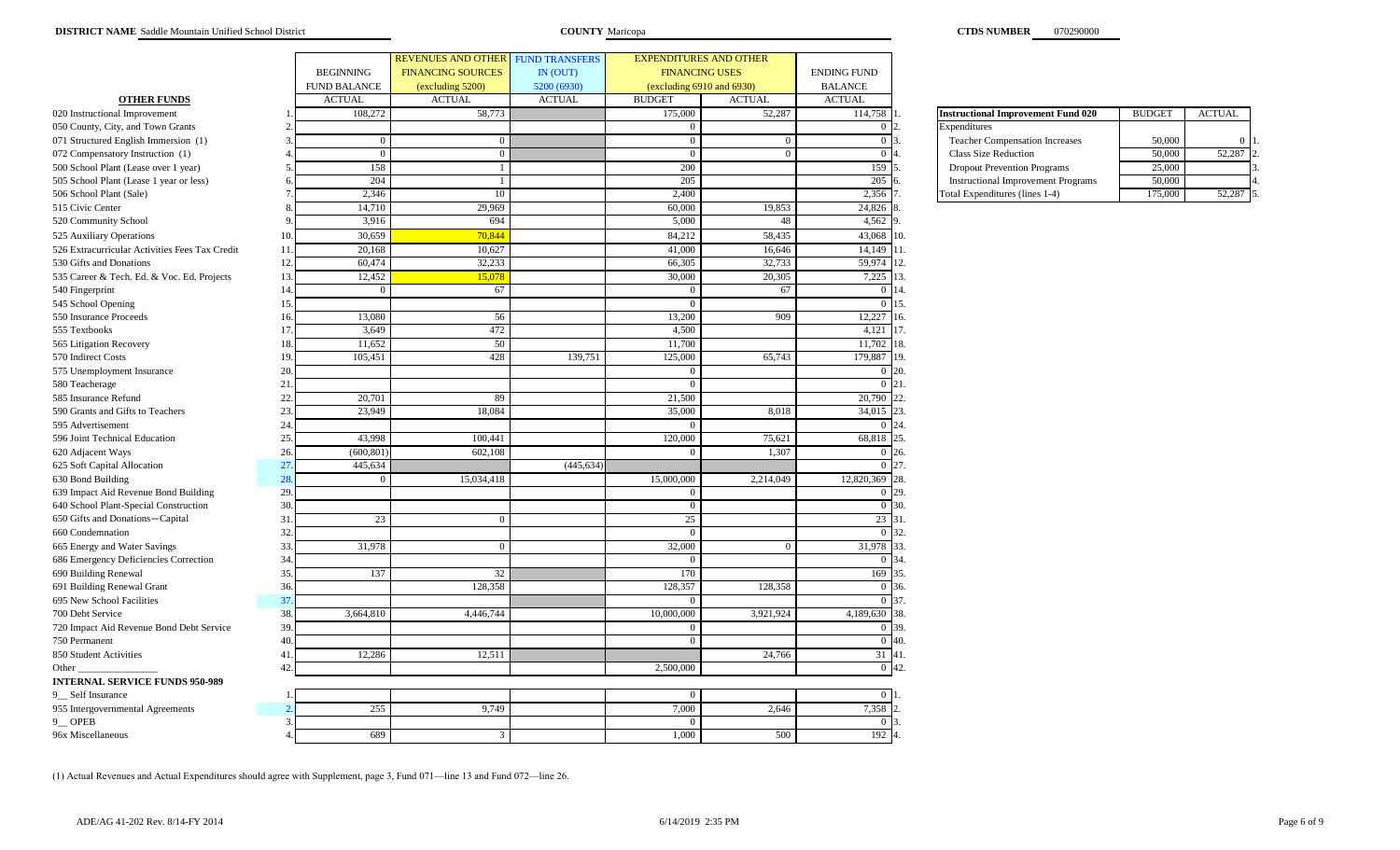**DISTRICT NAME** Saddle Mountain Unified School District **Maricopa COUNTY Maricopa COUNTY Maricopa COUNTY Maricopa COUNTY Maricopa COUNTY Maricopa COUNTY Maricopa COUNTY MARICOPA COUNTY MARICOPA COUNTY MAR** 

| A. 1. Bonds Outstanding, June 30, 2014<br>2. FY 2014 Assessed Valuations and Tax Rates<br>Tax Rate<br>a. Primary<br>\$798,030,261<br>Tax Rate<br>b. Secondary<br>\$799,940,002<br>3. Number of Schools<br>4. Actual Days in Session<br>5. Area of School District (Square Miles)<br>(Report this WHETHER OR NOT district changed boundaries in FY 2014)                                                                                                                                                                                                 | \$18,492,600<br>0.9492<br>0.5178<br>$\overline{4}$<br>180<br>550                                                                                                          | F.<br>Rewards, Discounts, Incentives, and Other Financial Consideration Received<br>from Credit Card Companies (A.R.S. §35-391, added by Laws 2014, Ch. 118) | \$0 |
|---------------------------------------------------------------------------------------------------------------------------------------------------------------------------------------------------------------------------------------------------------------------------------------------------------------------------------------------------------------------------------------------------------------------------------------------------------------------------------------------------------------------------------------------------------|---------------------------------------------------------------------------------------------------------------------------------------------------------------------------|--------------------------------------------------------------------------------------------------------------------------------------------------------------|-----|
| B. County Approved Liabilities incurred in excess of<br>district budget $(A.R.S. §15-907)$<br>1. Destruction or damage<br>2. Excessive/unexpected legal expenses<br>3. Mitigation or removal of health or safety hazard                                                                                                                                                                                                                                                                                                                                 | Unrestricted<br>M & O<br>Capital Outlay<br>$\overline{0}$<br>$\overline{0}$<br>$\overline{0}$<br>$\overline{0}$<br>$\overline{0}$<br>$\overline{0}$<br>$\mathbf{\hat{z}}$ |                                                                                                                                                              |     |
| C. Current Expenditures by Category<br>1. Classroom Instruction excl. Supplies (Function 1000, except line 2 amount)<br>2. Classroom Supplies (Function 1000, Object Code 6600)<br>3. Administration (Functions 2300, 2400, 2500, & 2900)<br>4. Support Services-Students (Function 2100)<br>5. All Other Support Services & Operations (Functions 2200, 2600, 2700,<br>3100, & 3400)<br>6. Total Current Expenditures                                                                                                                                  | \$4,990,491<br>\$171,422<br>\$1,472,790<br>\$787,314<br>\$4,059,796<br>\$11,481,813                                                                                       |                                                                                                                                                              |     |
| D. Does the district wish to have indirect cost rates calculated for use in federally<br>funded programs?<br>If YES, the following information must be completed to qualify for approved Indirect Cost Rates for FY 2016.                                                                                                                                                                                                                                                                                                                               | Yes                                                                                                                                                                       |                                                                                                                                                              |     |
| MAINTENANCE AND OPERATION FUND (Do not include costs related to transportation for the following<br>items.) Refer to USFR Chart of Accounts §III for descriptions of the following function and object codes:<br>Total Central Services Expenditures (Function 2500)<br>a.<br>Total Operation and Maintenance of Plant Expenditures (Function 2600)<br>b.<br>Total Communications Expenditures (Object Code 6530)<br>c.<br>Total Tuition Expenditures (Object Code 6560)<br>d.<br>CAPITAL EXPENDITURES<br>a. Federal and State Projects (Funds 100-499) | \$440,755<br>\$1,808,672<br>\$4,524<br>\$172,255<br>\$232,831                                                                                                             |                                                                                                                                                              |     |
| b. Food Service (Fund 510)<br><b>OTHER</b><br>Total unused sick and vacation leave included in severance pay (All funds)                                                                                                                                                                                                                                                                                                                                                                                                                                | \$0<br>\$31,841                                                                                                                                                           |                                                                                                                                                              |     |

E. Total salaries and benefits expenditures related to an agreement with Department of Labor to settle a decision based on the Fair Labor Standards Act \$0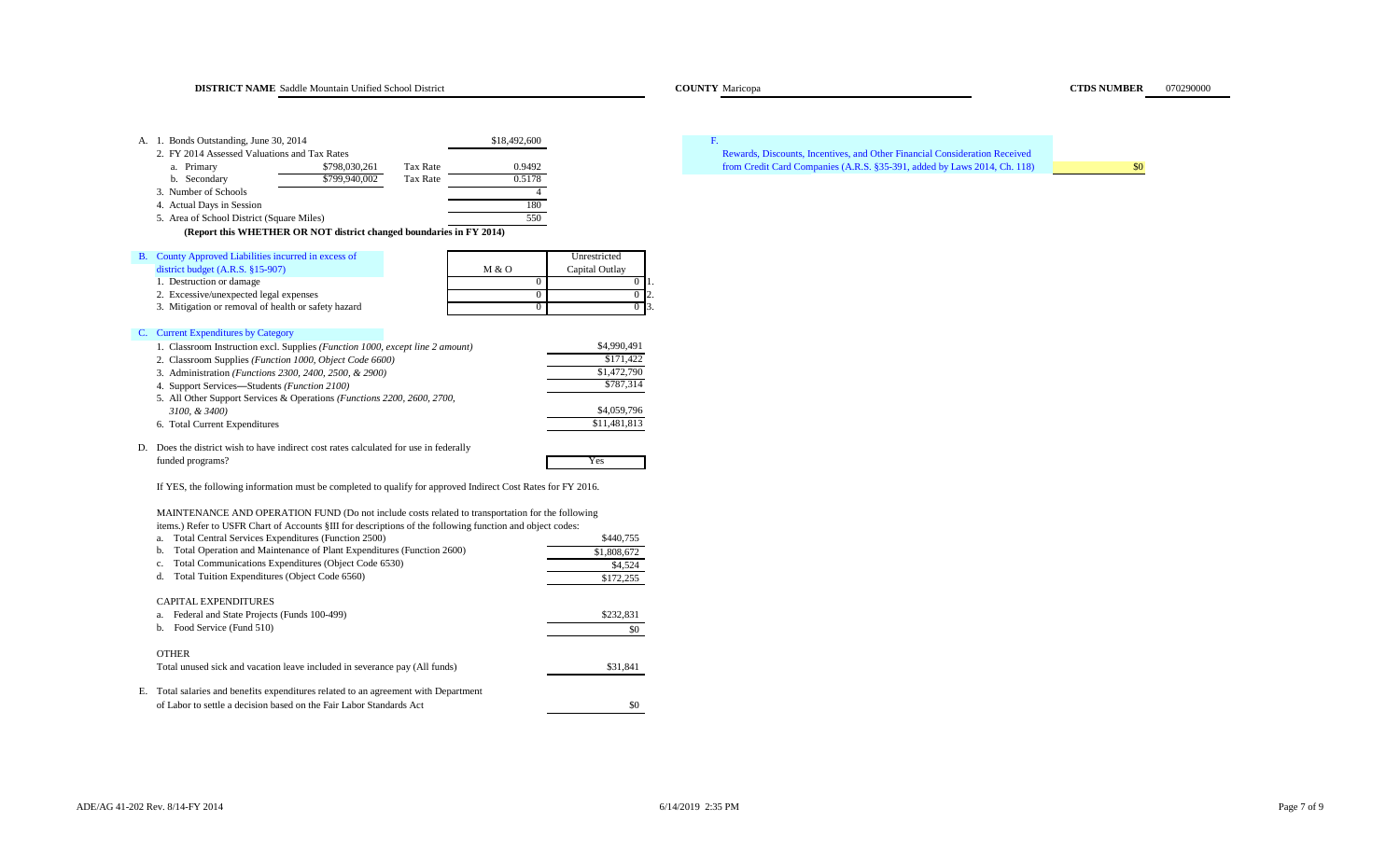#### **A. ENROLLMENT OF GIFTED PUPILS BY GRADE (A.R.S. §15-779.02)**

| Areas of Identification [A.R.S. §15-203(A)(15)] |          | GRADE |  |  |  |  |  |  |  |    |  |                 |
|-------------------------------------------------|----------|-------|--|--|--|--|--|--|--|----|--|-----------------|
|                                                 | $\cdots$ |       |  |  |  |  |  |  |  | 10 |  | TOTAL           |
| 1. Quantitative Reasoning                       |          |       |  |  |  |  |  |  |  |    |  | 32 L            |
| 2. Verbal Reasoning                             |          |       |  |  |  |  |  |  |  |    |  | 16   2.         |
| 3. Nonverbal Reasoning                          |          |       |  |  |  |  |  |  |  |    |  | 21 E            |
| 4. Total Duplicated Enrollment (lines 1-3)      |          |       |  |  |  |  |  |  |  |    |  | 69 <sup>2</sup> |

### **B. ENROLLMENT OF GIFTED PUPILS BY ETHNICITY**

|                                              | <b>Total Number</b>  | D. MAINTENANCE AND OPERATION FUND EXPENDITURES FOR GIFTED PUPILS (EL |               |               |
|----------------------------------------------|----------------------|----------------------------------------------------------------------|---------------|---------------|
|                                              | <b>Gifted Pupils</b> | Actual Expenditures for all Gifted Programs:                         |               |               |
| 1. White, not Hispanic                       |                      | K-8                                                                  |               |               |
| 2. Black, not Hispanic                       |                      | $9-12$                                                               |               |               |
| 3. Hispanic                                  |                      | Total                                                                |               |               |
| 4. American Indian/Alaskan Native            |                      |                                                                      |               |               |
| 5. Asian or Pacific Islander                 |                      | <b>E. EXPENDITURES FOR AUDIT SERVICES</b>                            |               |               |
| 6. Total Unduplicated Enrollment (lines 1-5) |                      |                                                                      | <b>BUDGET</b> | <b>ACTUAL</b> |

PROGRAM PROGRAM

#### **C. M&O SPECIAL EDUCATION PROGRAMS BY TYPE** 2. Federal Audit Expenditures - All Funds

|                                                      | 200           | 200                        |             |                                                                                                  |                   |         |                             |                |
|------------------------------------------------------|---------------|----------------------------|-------------|--------------------------------------------------------------------------------------------------|-------------------|---------|-----------------------------|----------------|
|                                                      | <b>BUDGET</b> | <b>ACTUAL</b>              |             | <b>F. MAINTENANCE AND OPERATION FUND EXPENDITURES FOR CAREER LADDER PROGRAM</b>                  |                   |         |                             |                |
| 1. Autism                                            | 351,946       | $368,165$ <sup>1</sup>     |             | Actual Expenditures made in FY 2014                                                              |                   |         |                             |                |
| 2. Emotional Disability                              | 103,343       | 190,488 2                  |             |                                                                                                  |                   |         |                             |                |
| 3. Hearing Impairment                                | 22,179        | $19,420$ 3                 |             | <b>G. MAINTENANCE AND OPERATION FUND EXPENDITURES FOR OPTIONAL PERFORMANCE INCENTIVE PROGRAM</b> |                   |         |                             |                |
| 4. Other Health Impairments                          | 60.994        | 53,407                     |             | Actual Expenditures made in FY 2014                                                              |                   |         |                             |                |
| 5. Specific Learning Disability                      | 263,977       | 231,140 5.                 |             |                                                                                                  |                   |         |                             |                |
| 6. Mild, Moderate, or Severe Intellectual Disability | 110,868       | 105,039 6.                 |             | <b>H. MAINTENANCE AND OPERATION FUND EXPENDITURES FOR PERFORMANCE PAY</b>                        |                   |         |                             |                |
| 7. Multiple Disabilities                             | 194,073       | 169,932                    |             | Actual Expenditures made in FY 2014                                                              | $\bf{0}$          |         |                             |                |
| 8. Multiple Disabilities with Severe Sensory Impair. | 38,814        | 33,986 8.                  |             |                                                                                                  |                   |         |                             |                |
| 9. Orthopedic Impairment                             |               |                            |             |                                                                                                  |                   |         |                             |                |
| 10. Developmental Delay                              | 33,270        | 29,131                     | <b>110.</b> | <b>I. TUITION</b>                                                                                |                   |         | <b>Tuition Expenditures</b> |                |
| 11. Preschool Severe Delay                           | 38,814        | 44,579 11.                 |             |                                                                                                  |                   |         |                             |                |
| 12. Speech/Language Impairment                       | 149,714       | 125,999                    | $\vert$ 12. | <b>Type 03 Districts Only</b>                                                                    | <b>Operations</b> | Capital | Debt                        | Total          |
| 13. Traumatic Brain Injury                           |               |                            |             | 1. Tuition to Other Arizona Districts                                                            |                   |         |                             |                |
| 14. Visual Impairment                                |               |                            | 14          | for high school students only (objects $6561 & 6565$ )                                           |                   |         |                             |                |
| 15. Subtotal (lines 1-14)                            | 1,367,992     | 1,371,286 15.              |             | 2. Tuition to Other Arizona Districts                                                            |                   |         |                             |                |
| 16. Gifted Education                                 | 2.048         | 2,014                      | - 116.      | for all other students (objects 6561)                                                            |                   |         |                             |                |
| 17. Remedial Education                               |               |                            |             | 3. Tuition to Out-of-State Districts                                                             |                   |         |                             |                |
| 18. ELL Incremental Costs                            | 7,917         | 25,838 18.                 |             | for high school students only (objects $6562 \& 6565$ )                                          |                   |         |                             | 0I3            |
| 19. ELL Compensatory Instruction                     |               |                            | 19.         | 4. Tuition to Out-of-State Districts                                                             |                   |         |                             |                |
| 20. Vocational and Technological Education           | 167,505       | 148,028 20.                |             | for all other students (objects 6562)                                                            |                   |         |                             | 0 <sup>2</sup> |
| 21. Career Education                                 |               |                            |             | Non-Type 03 Districts                                                                            |                   |         |                             |                |
| 22. Total (lines 15-21)                              | 1,545,462     | $1,547,166$ <sup>22.</sup> |             | 5. Tuition to Other Arizona Districts (object 6561)                                              |                   |         |                             | $0\vert 5$     |

#### D. MAINTENANCE AND OPERATION FUND EXPENDITURES FOR GIFTED PUPILS (ELEMENTARY, SECONDARY, AND TOTAL)



#### **E. EXPENDITURES FOR AUDIT SERVICES**

1. Nonfederal Audit Expenditures - M&O Fund

|      | <b>BUDGET</b> | <b>ACTUAL</b> |  |
|------|---------------|---------------|--|
| 6350 | 27,000        | 28,100        |  |
| 6330 | U             |               |  |

|        |                          |         | Tuition Expenditures |                |
|--------|--------------------------|---------|----------------------|----------------|
|        | Operations               | Capital | Debt                 | Total          |
| :6565) |                          |         |                      | $\mathbf 0$    |
|        |                          |         |                      | $\mathbf 0$    |
| :6565) |                          |         |                      | $\mathbf 0$    |
|        |                          |         |                      | $\mathbf 0$    |
|        |                          |         |                      | 0              |
|        |                          |         |                      | $\overline{0}$ |
|        |                          |         |                      |                |
|        | $\overline{\phantom{a}}$ | 'n      |                      | .              |

|                 | 142,644 7. |   | 142,644 |
|-----------------|------------|---|---------|
| 08.             |            |   |         |
|                 | 11,345 9.  |   | 11,345  |
| $\overline{10}$ | 153,989    | υ | 153,989 |

(1) Tuition paid to the State and other governmental organizations, such as the Arizona School for the Deaf and Blind, as reimbursement for providing specialized instructional services to students residing within the boundaries of the paying district.

10. Total (lines  $1-9$ )

 **All Districts**

6. Tuition to Out-of-State Districts (object 6562)

7. Tuition to Private Schools (object 6563) 8. Tuition to Ed Services\Coops\IGAs (object 6564)

9. Tuition Other (object  $6569$ ) (1)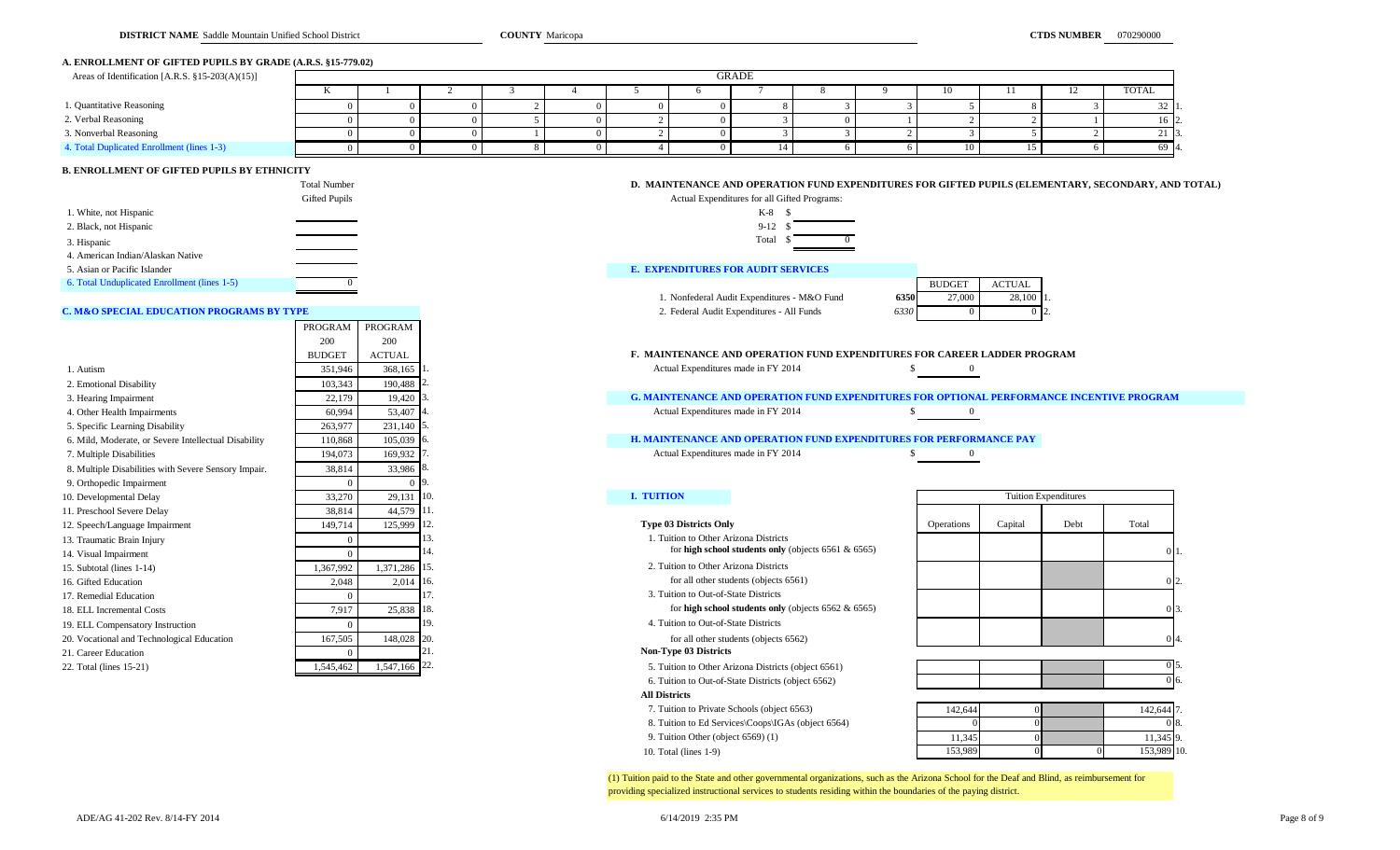#### **ADDITIONAL INFORMATION FOR NATIONAL PUBLIC EDUCATION FINANCIAL SURVEY REPORTING**

|                                              |     |                 |          |             |          |           | Programs 100-600 |           |               |             |               | <b>Programs 700-900</b> |                   |
|----------------------------------------------|-----|-----------------|----------|-------------|----------|-----------|------------------|-----------|---------------|-------------|---------------|-------------------------|-------------------|
|                                              |     |                 |          | Purchased   |          |           |                  | Judgments |               |             |               |                         |                   |
|                                              |     |                 | Employee | Services    |          |           |                  | Against a | Redemption of | Interest    |               | All                     |                   |
| <b>Funds 020-799</b>                         |     | <b>Salaries</b> | Benefits | 6300, 6400. | Supplies | Property  | Dues and Fees    | District  | Principal     | 6841, 6842, | Miscellaneous | <b>Object Codes</b>     | <b>Total</b>      |
|                                              |     | 6100            | 6200     | 6500        | 6600     | 6700      | 6810             | 6820      | 6831, 6832    | 6850        | 6890          | (excluding 6900)        |                   |
| 1000 Instruction                             |     | 323,932         | 88,251   | 107,337     | 136,435  | 309,121   | 17,824           |           |               |             |               | 4,674                   | 987,574 1         |
| 2000 Support Services                        |     |                 |          |             |          |           |                  |           |               |             |               |                         |                   |
| 2100 Students                                |     | 162,795         | 50,714   | 3,332       | 1,106    | 172,461   | 50,012           |           |               |             |               |                         | 440,420 2         |
| 2200 Instructional Staff                     |     | 327,275         | 88,730   | 134,304     | 15,868   | 726,306   | 898              |           |               |             |               |                         | 1,293,381         |
| 2300 General Administration                  |     | 10,000          | 841      | 37,035      | 539      |           |                  |           |               |             |               |                         | 48,415 $\sqrt{ }$ |
| 2400 School Administration                   |     | 36,779          | 7,449    | 2,164       |          | 143       |                  |           |               |             |               |                         | 46,535 \$         |
| 2500, 2900 Central Services, Other           |     |                 |          | 155,384     |          | 106,934   | 300,999          |           |               |             |               |                         | 563,317 6         |
| 2600 Operation and Maintenance of Plant      |     | 18,966          | 5,694    | 168,496     | 3,951    | 96,713    | 112              |           |               |             |               |                         | 293,932           |
| 2700 Student Transportation                  |     | 14,035          | 2,989    |             | 7,039    | 897,085   | 9,570            |           |               |             |               |                         | 930,718 8         |
| 3000 Operation of Noninstructional Services  |     |                 |          |             |          |           |                  |           |               |             |               |                         |                   |
| 3100 Food Service Operations                 |     | 26,011          | 11,638   | 616,855     | 9,468    |           | 175              |           |               |             |               |                         | 664,147 9         |
| 3200 Enterprise Operations                   | 10. |                 |          |             |          |           |                  |           |               |             |               |                         | $0$ 10.           |
| 3300 Community Services Operations           |     |                 |          |             |          |           |                  |           |               |             |               | 7,670                   | 7,670 11          |
| 3400 Bookstore Operations                    |     |                 |          |             |          |           |                  |           |               |             |               |                         | 0 L 12            |
| 4000 Facilities Acquisition and Construction | 13. |                 |          | 344,524     |          | 2,865     |                  |           |               |             |               |                         | 347,389 1         |
| 5000 Debt Service                            |     |                 |          |             |          |           |                  |           |               |             |               |                         | $0 \; 14$ .       |
| Total (lines 1-14)                           |     | 919,793         | 256,306  | 1,569,431   | 174,406  | 2,311,628 | 379,590          |           |               |             |               | 12,344                  | 5,623,498 15.     |

|                                                                    |                           | Certified                                                |                          |                                                          | <b>Property</b> | <b>All Other</b> |              |
|--------------------------------------------------------------------|---------------------------|----------------------------------------------------------|--------------------------|----------------------------------------------------------|-----------------|------------------|--------------|
|                                                                    | <b>Certified Teachers</b> | Substitutes                                              | <b>Contract Teachers</b> | <b>Funds 020-799</b>                                     | 6700            | (excluding 6900) | <b>Total</b> |
|                                                                    |                           | $(in Object 6100)$ $(in Object 6100)$ $(in Object 6300)$ |                          | 1. Program 700                                           |                 | 4.674            | 4.674 1      |
| 1. Regular Education (Programs 100, 280, 520, and 550)             | 2,585,758                 | 75.604                                                   |                          | 2. Program 800                                           |                 |                  | $0\,$   2.   |
| 2. Special Education (Programs 200-230, 250, and 300-399)          | 358,269                   | 5.695                                                    |                          | 3. Program 900                                           |                 | 7.670            | 7,670 3      |
| 3. Vocational Education (Programs 270 and 540)                     | 134,024                   | 1.275                                                    |                          | 4. Total (lines 1-3)                                     |                 | 12,344           | $12.344$ 4.  |
| 4. Other Programs (Programs 240, 260, 265, 510-515 and 530)        | 18,742                    |                                                          |                          |                                                          |                 |                  |              |
| 5. Cocurricular Activities, Athletics, and Other (Program 600-630) | 54,497                    |                                                          |                          | <b>Property Detail for Function 4000 (Funds 020-799)</b> |                 |                  |              |

| 5. Textbooks (Function 1000, Object 6640) | 51. 225. .<br>$J1, 22J$ 10. | 3. 6730 Equipment      | 2,865     |
|-------------------------------------------|-----------------------------|------------------------|-----------|
| 7. Number of FTE-Certified Teachers       | 1011.                       | . Total (lines $1-3$ ) | 2.86      |
| 8. Number of FTE-Contract Teachers        |                             | 5.6450 Construction    | 310,410 5 |

## **Teacher Salaries (All Funds, Function 1000) Programs 700-900 Expenditure Detail (Funds 020-799)**

|                         | <b>Property</b> | All Other        |                           |
|-------------------------|-----------------|------------------|---------------------------|
| <b>Funds 020-799</b>    | 6700            | (excluding 6900) | Total                     |
| 1. Program 700          |                 | 4.674            | 4.674                     |
| 2. Program 800          |                 |                  | 12.                       |
| 3. Program 900          |                 | 7.670            | 7.670<br>$\overline{3}$ . |
| 4. Total (lines $1-3$ ) |                 | 12,344           | 12.344<br>14.             |

#### **Froperty Detail for Function 4000 (Funds 020-799)**

|                                           |           |     |  | 1.6710 Land and Improvements      | -0-11.     |
|-------------------------------------------|-----------|-----|--|-----------------------------------|------------|
| Other Items (All Funds)                   |           |     |  | 2.6720 Buildings and Improvements | -0-12.     |
| 6. Textbooks (Function 1000, Object 6640) | 51.225 6. |     |  | 3.6730 Equipment                  | 2.865 3    |
| 7. Number of FTE-Certified Teachers       |           |     |  | 4. Total (lines $1-3$ )           | 2,865 4.   |
| 8. Number of FTE-Contract Teachers        |           | 18. |  | 5.6450 Construction               | 310,410 5. |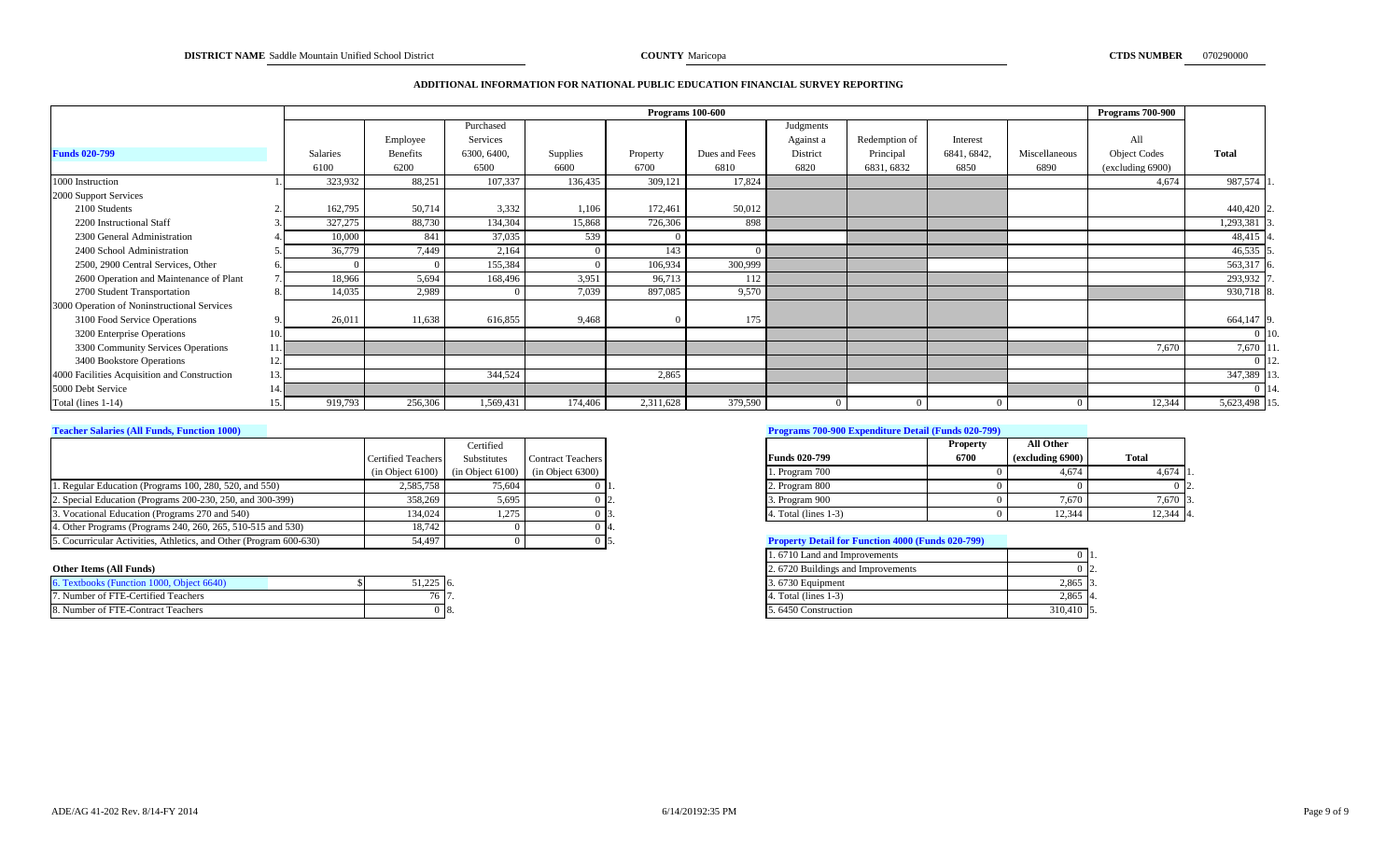| SUMMARY OF SCHOOL DISTRICT ANNUAL FINANCIAL REPORT                                                                     |                             |           | <b>CTDS NUMBER</b> | 07029000  |
|------------------------------------------------------------------------------------------------------------------------|-----------------------------|-----------|--------------------|-----------|
| I certify that the Annual Financial Report of Saddle Mountain Unified District, Maricopa                               | 1. Average Daily Membership |           | 2013               | 2014      |
| County, for fiscal year 2014 was approved by the Governing Board on October 13, 2014, and that the                     |                             | Attending | 1.309.831          | 1.364.908 |
| complete Annual Financial Report may be reviewed by contacting Sandy Wilkins, Business Manager at the District Office, |                             | Resident  | 316.110            | 1.362.993 |
| telephone 623-474-5110, during normal business hours.                                                                  | 2. 2014 Tax Rates:          | Primary   | Secondary          |           |
|                                                                                                                        |                             | 0.9492    | 0.5178             |           |

| 070290000 |
|-----------|
| 2014      |
| 1,364.908 |
| 1,362.993 |
|           |
|           |

| ADE/AG 41-202S Rev. 8/14-FY 2014           | President of the Governing Board |                         |                                |                              |                         |                |  |
|--------------------------------------------|----------------------------------|-------------------------|--------------------------------|------------------------------|-------------------------|----------------|--|
|                                            |                                  | Revenues and Other      |                                |                              | Actual Expenditures and |                |  |
|                                            | Beginning                        | <b>Financing Source</b> | <b>Fund Transfers</b>          |                              | Other Financing Uses    | Ending         |  |
| Fund/Program                               | Fund Balance                     | (Excl. Transfers)       | In $(Out)$                     | <b>Budgeted Expenditures</b> | (Excl. Transfers)       | Fund Balance   |  |
| <b>Regular Education</b>                   |                                  |                         |                                | 6,657,816                    | 6,371,377               |                |  |
| Special Education                          |                                  |                         |                                | 1,545,462                    | 1,547,166               |                |  |
| <b>Pupil Transportation</b>                |                                  |                         |                                | 645,715                      | 698,118                 |                |  |
| Desegregation                              |                                  |                         |                                | $\bf{0}$                     | $\mathbf{0}$            |                |  |
| Special K-3 Program Override               |                                  |                         |                                | $\overline{0}$               | $\overline{0}$          |                |  |
| <b>Dropout Prevention Programs</b>         |                                  |                         |                                | $\overline{0}$               | $\overline{0}$          |                |  |
| Joint Career & Tech. Ed. & Voc. Ed. Center |                                  |                         |                                | $\overline{0}$               | $\overline{0}$          |                |  |
| K-3 Reading Program                        |                                  |                         |                                | 52,997                       | 49,199                  |                |  |
| Maintenance and Operation Total            | (1,178,143)                      | 8,823,214               | 863,411                        | 8,901,990                    | 8,665,860               | (157, 378)     |  |
| <b>Classroom Site Funds</b>                | 100,951                          | 512,827                 |                                | 852,641                      | 429,170                 | 184,608        |  |
| <b>Instructional Improvement</b>           | 108,272                          | 58,773                  |                                | 175,000                      | 52,287                  | 114,758        |  |
| <b>Unrestricted Capital Outlay</b>         | 1,363,959                        | 4,837                   | (417,777)                      | 571,801                      | 337,431                 | 613,588        |  |
| <b>Soft Capital Allocation</b>             | 445,634                          |                         | (445, 634)                     |                              |                         |                |  |
| <b>Adjacent Ways</b>                       | (600, 801)                       | 602,108                 | $\mathbf{0}$                   | $\bf{0}$                     | 1,307                   |                |  |
| <b>Bond Building</b>                       | 0                                | 15,034,418              | $\overline{0}$                 | 15,000,000                   | 2,214,049               | 12,820,369     |  |
| <b>Other Capital Funds</b>                 | 31,978                           | $\mathbf{0}$            | $\overline{0}$                 | 32,000                       | $\mathbf{0}$            | 31,978         |  |
| <b>Building Renewal</b>                    | 137                              | 32                      |                                | 170                          | $\overline{0}$          | 169            |  |
| <b>New School Facilities</b>               | $\overline{0}$                   | $\overline{0}$          |                                | $\overline{0}$               | $\overline{0}$          | $\Omega$       |  |
| <b>Federal Projects</b>                    | 40,640                           | 1,721,582               | (59,751)                       | 3,012,535                    | 1,632,720               | 69,751         |  |
| <b>State Projects</b>                      | 615                              | 16,066                  |                                | 11,877                       | 8,479                   | 8,202          |  |
| County, City, and Town Grants              | $\mathbf{0}$                     | $\mathbf{0}$            | $\mathbf{0}$                   | $\bf{0}$                     | $\mathbf{0}$            | $\Omega$       |  |
| <b>Structured English Immersion</b>        | $\overline{0}$                   | $\overline{0}$          |                                | $\overline{0}$               | $\mathbf{0}$            | $\Omega$       |  |
| Compensatory Instruction                   | $\overline{0}$                   | $\overline{0}$          |                                | $\overline{0}$               | $\overline{0}$          | $\Omega$       |  |
| <b>School Plant Funds</b>                  | 2,708                            | 12                      | $\mathbf{0}$                   | 2,805                        | $\mathbf{0}$            | 2,720          |  |
| Food Service                               | 83,024                           | 748,945                 | (80,000)                       | 800,000                      | 661,811                 | 90,158         |  |
| Civic Center                               | 14,710                           | 29,969                  | $\mathbf{0}$                   | 60,000                       | 19,853                  | 24,826         |  |
| <b>Community School</b>                    | 3,916                            | 694                     | $\overline{0}$                 | 5,000                        | 48                      | 4,562          |  |
| <b>Auxiliary Operations</b>                | 30,659                           | 70,844                  | $\overline{0}$                 | 84,212                       | 58,435                  | 43,068         |  |
| <b>Extracurricular Activities Fees</b>     | 20,168                           | 10,627                  | $\overline{0}$                 | 41,000                       | 16,646                  | 14,149         |  |
| <b>Gifts and Donations</b>                 | 60,497                           | 32,233                  | $\overline{0}$                 | 66,330                       | 32,733                  | 59,997         |  |
| Career & Tech. Ed. & Voc. Ed. Projects     | 12,452                           | 15,078                  | $\overline{0}$                 | 30,000                       | 20,305                  | 7,225          |  |
| Fingerprint                                | 0                                | 67                      | $\overline{0}$                 | $\bf{0}$                     | 67                      | $\Omega$       |  |
| <b>School Opening</b>                      | $\overline{0}$                   | $\mathbf{0}$            | $\overline{0}$                 | $\overline{0}$               | $\bf{0}$                | $\Omega$       |  |
| <b>Insurance Proceeds</b>                  | 13,080                           | 56                      | $\overline{0}$                 | 13,200                       | 909                     | 12,227         |  |
| <b>Textbooks</b>                           | 3,649                            | 472                     | $\overline{0}$                 | 4,500                        | $\mathbf{0}$            | 4,121          |  |
| <b>Litigation Recovery</b>                 | 11,652                           | 50                      | $\overline{0}$                 | 11,700                       | $\overline{0}$          | 11,702         |  |
| <b>Indirect Costs</b>                      | 105,451                          | 428                     | 139,751                        | 125,000                      | 65,743                  | 179,887        |  |
| <b>Unemployment Insurance</b>              | $\mathbf{0}$                     | $\overline{0}$          | $\mathbf{0}$                   | $\bf{0}$                     | $\mathbf{0}$            | $\Omega$       |  |
| Teacherage                                 | $\bf{0}$                         | $\boldsymbol{0}$        | $\mathbf{0}$                   | $\mathbf{0}$                 | $\mathbf{0}$            |                |  |
| <b>Insurance Refund</b>                    | 20,701                           | 89                      | $\overline{0}$                 | 21,500                       | $\overline{0}$          | 20,790         |  |
| Grants and Gifts to Teachers               | 23,949                           | 18,084                  | $\overline{0}$                 | 35,000                       | 8,018                   | 34,015         |  |
| Advertisement                              | $\Omega$                         | $\overline{0}$          | $\overline{0}$                 | $\Omega$                     | $\Omega$                |                |  |
| Joint Technical Education                  | 43,998                           | 100,441                 | $\overline{0}$                 | 120,000                      | 75,621                  | 68,818         |  |
| <b>Impact Aid Revenue Bond Building</b>    | $\Omega$                         | $\overline{0}$          | $\overline{0}$                 | $\bf{0}$                     | 0                       |                |  |
| Debt Service                               | 3,664,810                        | 4,446,744               | $\overline{0}$                 | 10,000,000                   | 3,921,924               | 4,189,630      |  |
| <b>Emergency Deficiencies Correction</b>   | $\overline{0}$                   | $\mathbf{0}$            | $\overline{0}$                 | $\bf{0}$                     | $\mathbf{0}$            | $\overline{0}$ |  |
| <b>Building Renewal Grant</b>              | $\overline{0}$                   | 128,358                 | $\overline{0}$                 | 128,357                      | 128,358                 |                |  |
| Impact Aid Rev. Bond Debt Service          | $\overline{0}$                   | $\overline{0}$          | $\overline{0}$                 | $\overline{0}$               | $\overline{0}$          | $\overline{0}$ |  |
| Permanent                                  | $\overline{0}$                   | $\overline{0}$          | $\overline{0}$                 | $\overline{0}$               | $\overline{0}$          | $\overline{0}$ |  |
| <b>Student Activities</b>                  | 12,286                           | 12,511                  |                                |                              | 24,766                  | 31             |  |
| Self-Insurance                             | $\mathbf{0}$                     | $\overline{0}$          | $\mathbf{0}$                   | $\bf{0}$                     | $\mathbf{0}$            | $\overline{0}$ |  |
| <b>Intergovernmental Agreements</b>        | 255                              | 9,749                   |                                | 7,000                        | 2,646                   | 7,358          |  |
| OPEB                                       | $\overline{0}$                   | $\overline{0}$          | $\mathbf{0}$<br>$\overline{0}$ | $\overline{0}$               | $\overline{0}$          | $\overline{0}$ |  |
|                                            |                                  |                         |                                | 2,501,000                    | 500                     | 192            |  |
| <b>Other Funds</b>                         | 689                              | $\overline{3}$          | $\overline{0}$                 |                              |                         |                |  |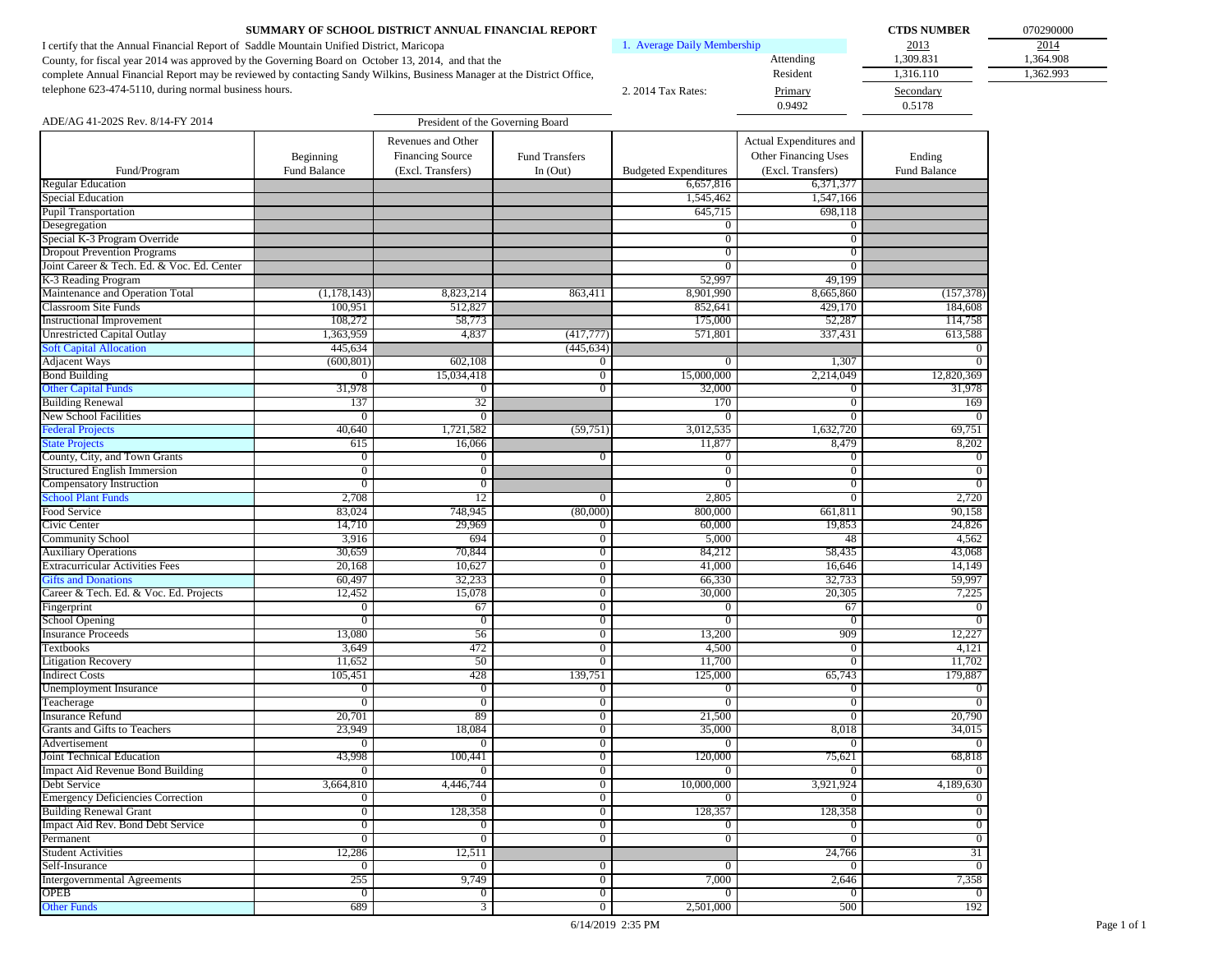# **STATE OF ARIZONA FY 2014**



# **SUPPLEMENT TO SCHOOL DISTRICT ANNUAL FINANCIAL REPORT FOR DISTRICTS THAT INCURRED EXPENDITURES FOR**

# **SPECIAL K-3 PROGRAM OVERRIDE [A.R.S. §15-903(D) and Laws 2010, Ch. 179, §4]**

# **JOINT CAREER AND TECHNICAL EDUCATION AND VOCATIONAL EDUCATION CENTER (A.R.S. §15-910.01)**

# **ENGLISH LANGUAGE LEARNERS (A.R.S. §§15-756.04 and 15-756.11)**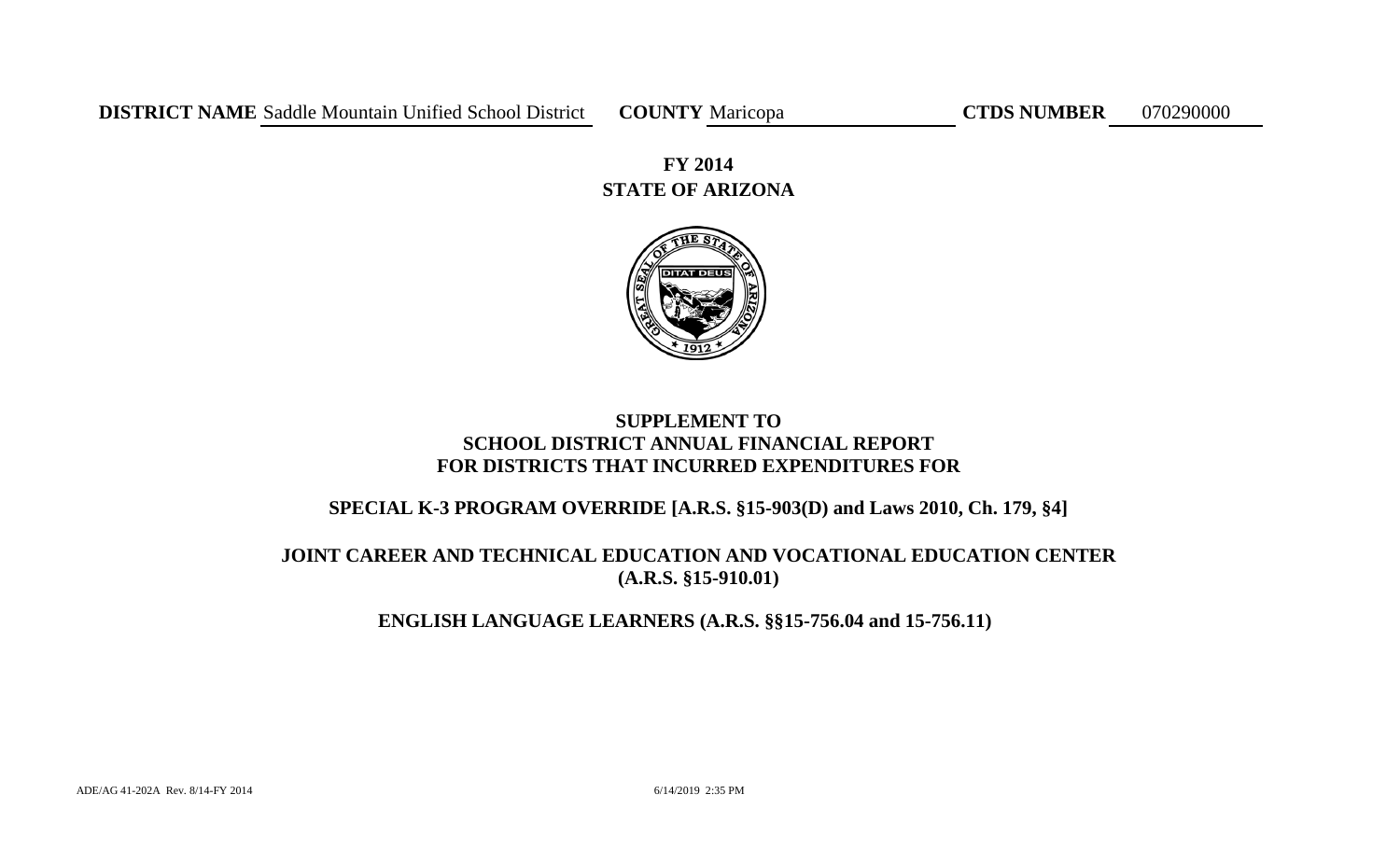**DISTRICT NAME** Saddle Mountain Unified School District **COUNTY** Maricopa **COUNTY** Maricopa **COUNTY** Maricopa **COUNTY** Maricopa **COUNTY** Maricopa **COUNTY** Maricopa **COUNTY** Maricopa **COUNTY** Maricopa **COUNTY** Maricopa **COU** 

**COUNTY** Maricopa

070290000

# **MAINTENANCE AND OPERATION FUND (001) EXPENDITURES**

## **FOR SPECIAL K-3 PROGRAM OVERRIDE (PROGRAM 520) AND JOINT CAREER AND TECHNICAL EDUCATION AND VOCATIONAL EDUCATION CENTER (PROGRAM 540)**

|                                                               |     |                  |                              |                                           |                  |               | Totals         |                     |
|---------------------------------------------------------------|-----|------------------|------------------------------|-------------------------------------------|------------------|---------------|----------------|---------------------|
| Expenditures                                                  |     | Salaries<br>6100 | Employee<br>Benefits<br>6200 | Purchased<br>Services<br>6300, 6400, 6500 | Supplies<br>6600 | Other<br>6800 | Budget         | Actual              |
| 520 Special K-3 Program Override                              |     |                  |                              |                                           |                  |               |                |                     |
| 1000 Instruction                                              |     |                  |                              |                                           |                  |               | $\Omega$       | $\vert 0 \vert 1$ . |
| 2000 Support Services                                         |     |                  |                              |                                           |                  |               |                |                     |
| 2100 Students                                                 |     |                  |                              |                                           |                  |               | $\Omega$       | $0\vert 2$          |
| 2200 Instructional Staff                                      |     |                  |                              |                                           |                  |               | $\overline{0}$ |                     |
| 2300 General Administration                                   |     |                  |                              |                                           |                  |               | $\Omega$       | 14.                 |
| 2400 School Administration                                    |     |                  |                              |                                           |                  |               | $\Omega$       |                     |
| 2500 Central Services                                         |     |                  |                              |                                           |                  |               | $\Omega$       | $0\,$ 6.            |
| 2600 Operation & Maintenance of Plant                         |     |                  |                              |                                           |                  |               | $\theta$       | $0\vert 7$          |
| 2900 Other                                                    |     |                  |                              |                                           |                  |               | $\Omega$       | 0 8.                |
| 3000 Operation of Noninstructional Services                   |     |                  |                              |                                           |                  |               | $\Omega$       | $0\vert 9.$         |
| Total (lines 1-9) (must agree with the AFR page 2, line 27)   | 10  |                  |                              | $\Omega$                                  | $\Omega$         |               | $\theta$       | $\overline{0}$ 10.  |
| 540 Joint Career and Technical Ed. and Vocational Ed. Center  |     |                  |                              |                                           |                  |               |                |                     |
| 1000 Instruction                                              | 11  |                  |                              |                                           |                  |               | $\overline{0}$ | $0 \vert 11.$       |
| 2000 Support Services                                         |     |                  |                              |                                           |                  |               |                |                     |
| 2100 Students                                                 | 12  |                  |                              |                                           |                  |               | $\Omega$       | $0 \vert 12.$       |
| 2200 Instructional Staff                                      | 13  |                  |                              |                                           |                  |               | $\Omega$       | 0 13                |
| 2300 General Administration                                   | 14  |                  |                              |                                           |                  |               | $\Omega$       | $0 \vert 14$ .      |
| 2400 School Administration                                    | 15  |                  |                              |                                           |                  |               | $\Omega$       | 0 15                |
| 2500 Central Services                                         | 16. |                  |                              |                                           |                  |               | $\overline{0}$ | $0 \vert 16.$       |
| 2600 Operation & Maintenance of Plant                         | 17  |                  |                              |                                           |                  |               | $\theta$       | $0 \mid 17$ .       |
| 2900 Other                                                    | 18  |                  |                              |                                           |                  |               | $\Omega$       | $0\vert 18$ .       |
| 3000 Operation of Noninstructional Services                   | 19  |                  |                              |                                           |                  |               | $\overline{0}$ | $0 \vert 19.$       |
| Total (lines 11-19) (must agree with the AFR page 2, line 31) | 20. |                  | 0                            | $\Omega$                                  | $\Omega$         |               | $\overline{0}$ | $0\vert 20.$        |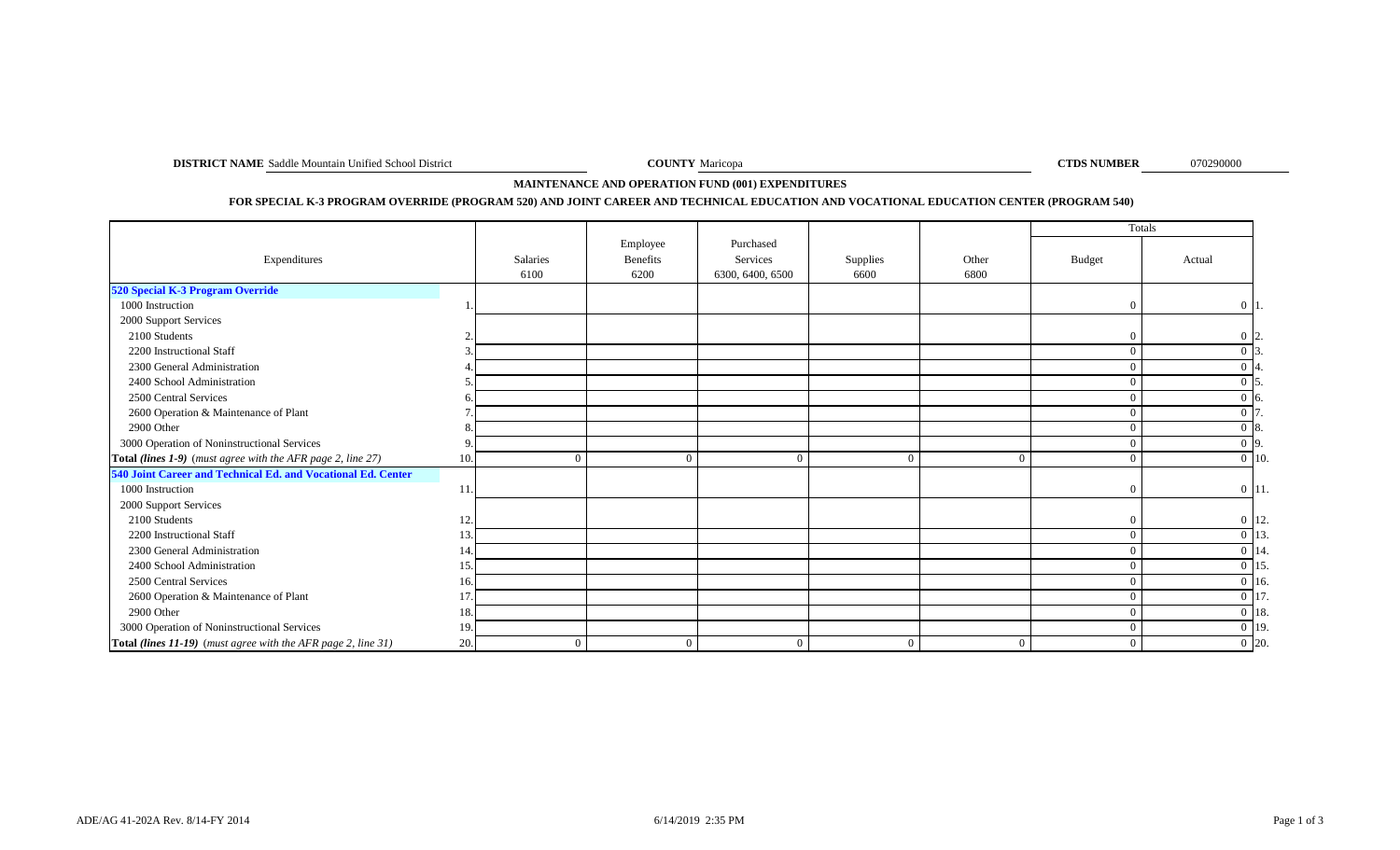## **SPECIAL K-3 PROGRAM OVERRIDE (PROGRAM 520) AND JOINT CAREER AND TECHNICAL EDUCATION AND VOCATIONAL EDUCATION CENTER (PROGRAM 540) UNRESTRICTED CAPITAL OUTLAY FUND (610) EXPENDITURES FOR**

|                                                          |     |                 |                                                                          |                  |                                          |                              |                                                      | Totals        |                    |  |
|----------------------------------------------------------|-----|-----------------|--------------------------------------------------------------------------|------------------|------------------------------------------|------------------------------|------------------------------------------------------|---------------|--------------------|--|
| Expenditures                                             |     | Rentals<br>6440 | Library Books,<br>Textbooks, &<br><b>Instructional Aids</b><br>6641-6643 | Property<br>6700 | Redemption<br>of Principal<br>6831, 6832 | Interest<br>6841, 6842, 6850 | All Other<br><b>Object Codes</b><br>(excluding 6900) | <b>Budget</b> | Actual             |  |
| 520 Special K-3 Program Override                         |     |                 |                                                                          |                  |                                          |                              |                                                      |               |                    |  |
| 1000 Instruction                                         |     |                 |                                                                          |                  |                                          |                              |                                                      |               | 0 <sup>1</sup>     |  |
| 2000 Support Services                                    |     |                 |                                                                          |                  |                                          |                              |                                                      | $\Omega$      | 012.               |  |
| 3000 Operation of Noninstructional Services              |     |                 |                                                                          |                  |                                          |                              |                                                      |               | ) 13               |  |
| 4000 Facilities Acquisition and Construction             |     |                 |                                                                          |                  |                                          |                              |                                                      | $\Omega$      | $0\,14.$           |  |
| 5000 Debt Service                                        |     |                 |                                                                          |                  |                                          |                              |                                                      | $^{\circ}$    | ) 15.              |  |
| Subtotal (lines 1-5)                                     |     |                 |                                                                          |                  |                                          |                              |                                                      |               | $0\,16.$           |  |
| 540 Joint Career & Technical Ed. & Vocational Ed. Center |     |                 |                                                                          |                  |                                          |                              |                                                      |               |                    |  |
| 1000 Instruction                                         |     |                 |                                                                          |                  |                                          |                              |                                                      |               | $0\vert 7$         |  |
| 2000 Support Services                                    |     |                 |                                                                          |                  |                                          |                              |                                                      |               | 018.               |  |
| 3000 Operation of Noninstructional Services              |     |                 |                                                                          |                  |                                          |                              |                                                      | $\Omega$      | $0\overline{9}$ .  |  |
| 4000 Facilities Acquisition and Construction             | 10. |                 |                                                                          |                  |                                          |                              |                                                      | 0             | $0 \vert 10.$      |  |
| 5000 Debt Service                                        |     |                 |                                                                          |                  |                                          |                              |                                                      |               | $\overline{0}$ 11. |  |
| Subtotal (lines 7-11)                                    |     |                 |                                                                          |                  |                                          |                              |                                                      | $\Omega$      | $0$ 12.            |  |
| <b>TOTAL EXPENDITURES</b>                                |     |                 |                                                                          |                  |                                          |                              |                                                      |               |                    |  |
| (lines 6 and 12)                                         | 13. |                 |                                                                          |                  |                                          |                              |                                                      | $\Omega$      | 0 13.              |  |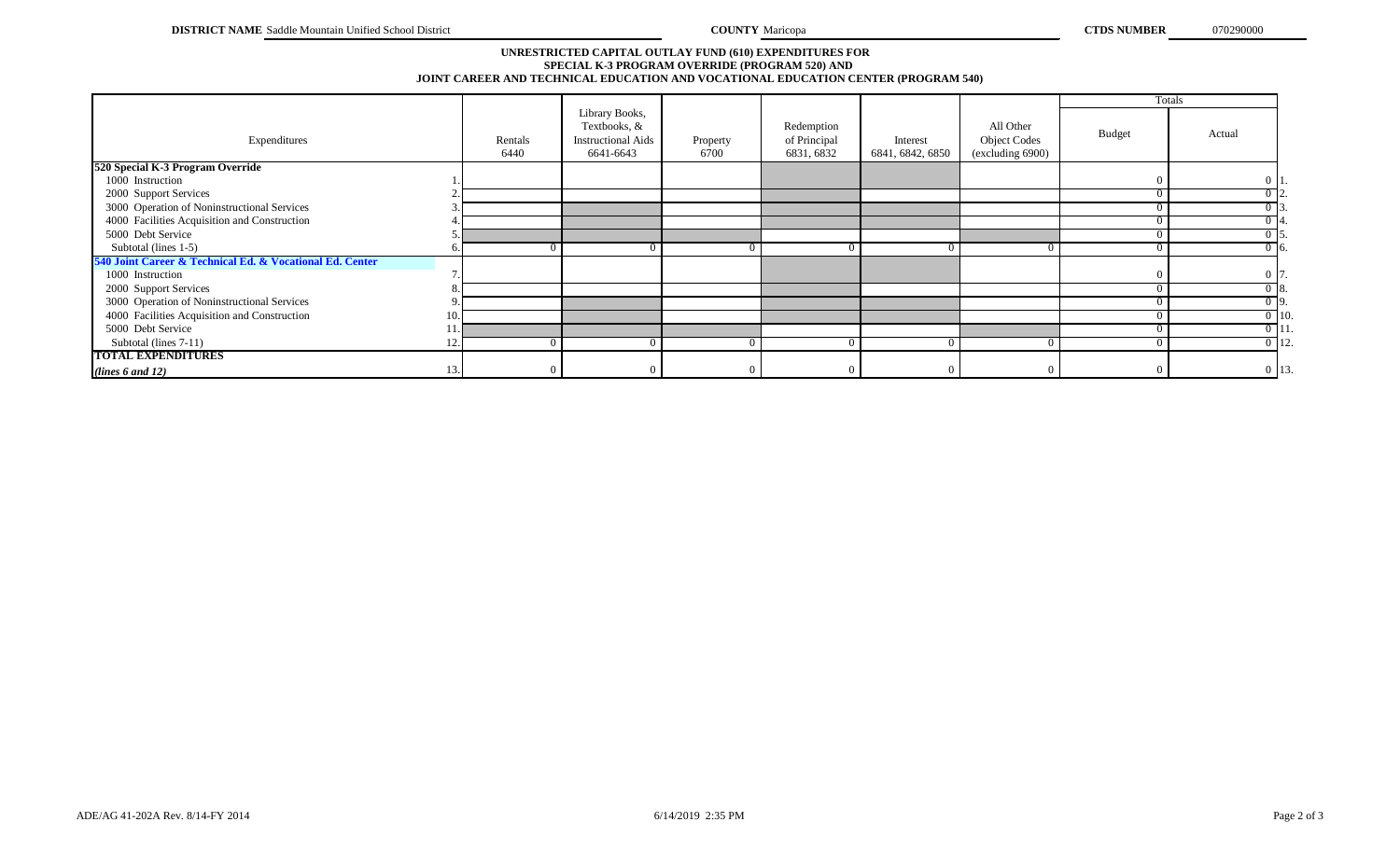## **STRUCTURED ENGLISH IMMERSION FUND (071) AND COMPENSATORY INSTRUCTION FUND (072)—REVENUES, EXPENDITURES, AND FUND BALANCE ENGLISH LANGUAGE LEARNERS**

|                                                 |                               |          |          |                      | Purchased               |          |          |       |        | <b>Total Expenditures</b> |                |
|-------------------------------------------------|-------------------------------|----------|----------|----------------------|-------------------------|----------|----------|-------|--------|---------------------------|----------------|
| Revenue Object Codes/Expenditure Function Codes | Beginning<br>Fund             | Actual   | Salaries | Employee<br>Benefits | Services<br>6300, 6400, | Supplies | Property | Other | Budget | Actual                    | Ending<br>Fund |
|                                                 | Balance                       | Revenues | 6100     | 6200                 | 6500                    | 6600     | 6700     | 6800  |        |                           | Balance        |
| <b>Structured English Immersion Fund 071</b>    |                               |          |          |                      |                         |          |          |       |        |                           |                |
| <b>Revenues</b>                                 |                               |          |          |                      |                         |          |          |       |        |                           |                |
| 3200 Restricted Revenue from State Sources      |                               |          |          |                      |                         |          |          |       |        |                           |                |
| 1500 Investment Income                          |                               |          |          |                      |                         |          |          |       |        |                           |                |
| Total Revenues (lines 1 and 2)                  |                               |          |          |                      |                         |          |          |       |        |                           |                |
| <b>Expenditures</b>                             |                               |          |          |                      |                         |          |          |       |        |                           |                |
| 1000 Instruction                                |                               |          |          |                      |                         |          |          |       | 19,359 |                           |                |
| 2000 Support Services                           |                               |          |          |                      |                         |          |          |       |        |                           |                |
| 2100 Students                                   | $\sim$                        |          |          |                      |                         |          |          |       |        |                           |                |
| 2200 Instructional Staff                        | -6                            |          |          |                      |                         |          |          |       |        |                           |                |
| 2300 General Administration                     |                               |          |          |                      |                         |          |          |       |        |                           |                |
| 2400 School Administration                      |                               |          |          |                      |                         |          |          |       |        |                           |                |
| 2500 Central Services                           | $\mathbf Q$                   |          |          |                      |                         |          |          |       |        |                           |                |
| 2600 Operation & Maintenance of Plant           | 10.                           |          |          |                      |                         |          |          |       |        |                           |                |
| 2700 Student Transportation                     | 11.                           |          |          |                      |                         |          |          |       |        |                           |                |
| 2900 Other                                      | 12.                           |          |          |                      |                         |          |          |       |        |                           |                |
| Total (must agree with the AFR page 6, line 3)  | 13.                           |          |          |                      |                         |          |          |       | 19,359 |                           | $\Omega$       |
| <b>Compensatory Instruction Fund 072</b>        |                               |          |          |                      |                         |          |          |       |        |                           |                |
| <b>Revenues</b>                                 |                               |          |          |                      |                         |          |          |       |        |                           |                |
| 3200 Restricted Revenue from State Sources      | 14.                           |          |          |                      |                         |          |          |       |        |                           |                |
| 1500 Investment Income                          | 15.                           |          |          |                      |                         |          |          |       |        |                           |                |
| Total Revenues (lines 14 and 15)                | 16.                           |          |          |                      |                         |          |          |       |        |                           |                |
| <b>Expenditures</b>                             |                               |          |          |                      |                         |          |          |       |        |                           |                |
| 1000 Instruction                                | 17.                           |          |          |                      |                         |          |          |       |        |                           |                |
| 2000 Support Services                           |                               |          |          |                      |                         |          |          |       |        |                           |                |
| 2100 Students                                   | 18.                           |          |          |                      |                         |          |          |       |        |                           |                |
| 2200 Instructional Staff                        | 19.                           |          |          |                      |                         |          |          |       |        |                           | 19             |
| 2300 General Administration                     | 20.                           |          |          |                      |                         |          |          |       |        |                           | 20             |
| 2400 School Administration                      | 21.                           |          |          |                      |                         |          |          |       |        |                           |                |
| 2500 Central Services                           | 22.                           |          |          |                      |                         |          |          |       |        |                           |                |
| 2600 Operation & Maintenance of Plant           | 23.                           |          |          |                      |                         |          |          |       |        |                           |                |
| 2700 Student Transportation                     | 24.                           |          |          |                      |                         |          |          |       |        |                           |                |
| 2900 Other                                      | 25.                           |          |          |                      |                         |          |          |       |        |                           |                |
| Total (must agree with the AFR page 6, line 4)  | $\overline{26}$ .<br>$\Omega$ |          |          | $\Omega$             |                         |          |          |       |        |                           | 0.126          |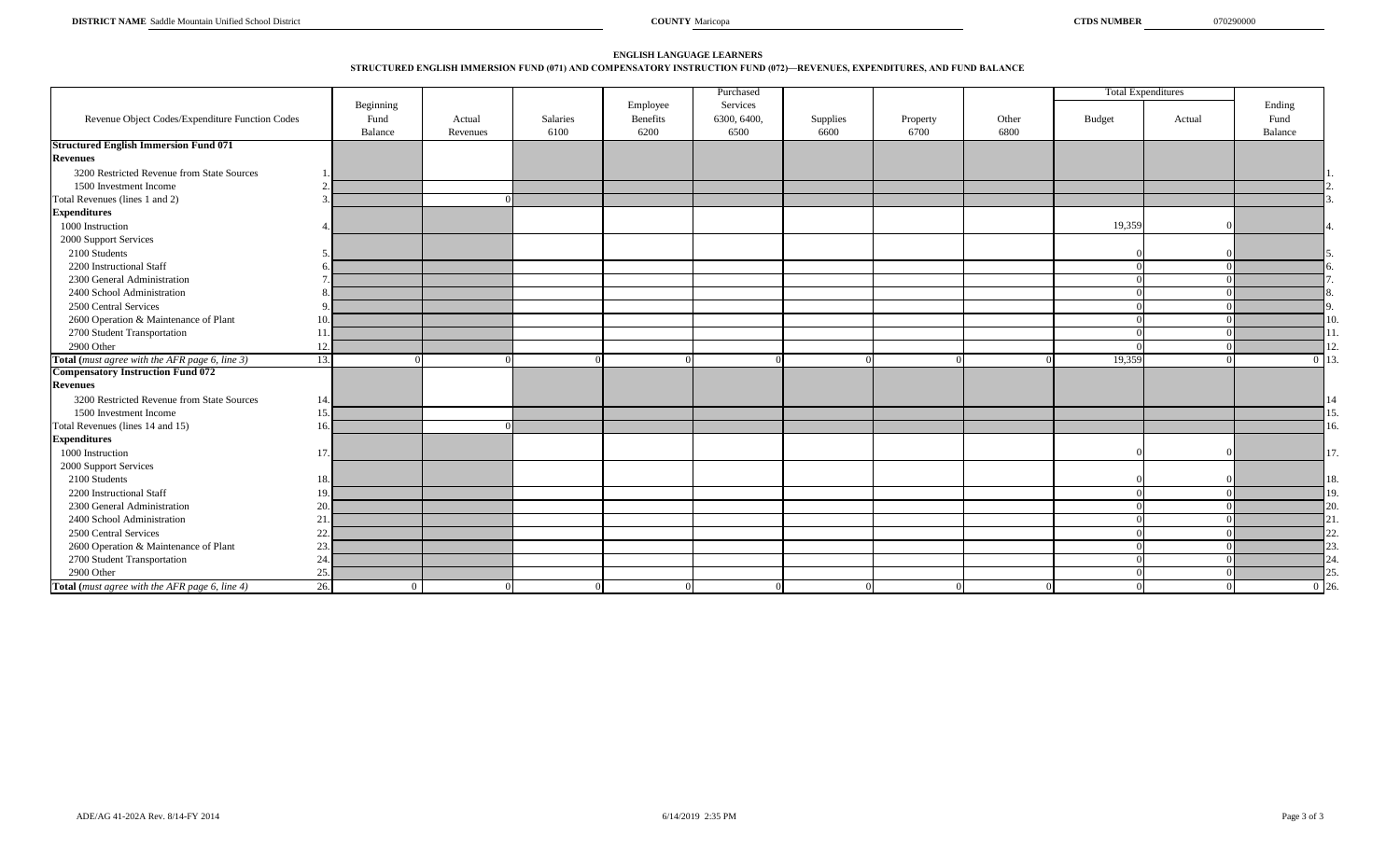| These instructions are provided to help school districts prepare the annual financial report (AFR).<br>Within the forms, blue font indicates that an instruction is linked to that specific line. An<br>instructions button has also been provided that links to any general instructions or to the first<br>instruction for a page. To return to the related forms after reviewing the instructions, simply<br>click on the form's tab at the bottom of the Excel screen or press the Alt and back arrow                                                                                                                                                                                                           |
|---------------------------------------------------------------------------------------------------------------------------------------------------------------------------------------------------------------------------------------------------------------------------------------------------------------------------------------------------------------------------------------------------------------------------------------------------------------------------------------------------------------------------------------------------------------------------------------------------------------------------------------------------------------------------------------------------------------------|
|                                                                                                                                                                                                                                                                                                                                                                                                                                                                                                                                                                                                                                                                                                                     |
| All revenues, expenditures, and fund balances presented on the AFR must agree with the district's<br>final accounting records for the year ended June 30, 2014. Before completing the AFR, districts<br>must reconcile their accounting records to the County School Superintendent's (CSS) records after<br>the CSS has reconciled to the County Treasurer. (Districts in the accounting responsibility program<br>must reconcile to the County Treasurer before completing the AFR.) Accrued revenues and<br>expenditures at June 30, 2014, not recorded by the CSS should be identified as reconciling items<br>on the reconciliation and must be included in the revenues and expenditures reported in the AFR. |
| Budget amounts should be taken from the district's most recently revised, adopted FY 2014<br>expenditure budget, which has been submitted to ADE.<br>All budget and actual amounts reported throughout the AFR should be rounded to the nearest                                                                                                                                                                                                                                                                                                                                                                                                                                                                     |
|                                                                                                                                                                                                                                                                                                                                                                                                                                                                                                                                                                                                                                                                                                                     |
| Any district using funds for internal management purposes that are not included in the<br>USFR Chart of Accounts should combine revenues and expenditures from those funds into<br>the appropriate bold-level fund for proper reporting on the AFR. For example, if the District<br>uses a sub-fund such as 611 to account for its capital override then that sub-fund's activity<br>should be included in the reported amounts for Fund 610—Unrestricted Capital Outlay.                                                                                                                                                                                                                                           |
| Revenues must include cash receipts through June 30, 2014, and accrued revenues received during<br>the 60-day encumbrance period following fiscal year-end. Examples of accrued revenues are:                                                                                                                                                                                                                                                                                                                                                                                                                                                                                                                       |
| 1) federal reimbursements received for meals served in FY 2014;<br>2) property taxes collected for levies of prior fiscal years;<br>3) tuition received for students attending the district during FY 2014;<br>5) FY 2014 state aid apportionment rollover payments made in the beginning of July 2014<br>(FY 2015), pursuant to Laws 2013, 1st Special Session, Ch. 1, §129.                                                                                                                                                                                                                                                                                                                                       |
| In addition, revenues must include any cash receipts of FY 2014 that relate to a prior fiscal year but<br>were not received in the prior year's encumbrance period; such as, FY 2013 Statewide recalculation<br>adjustments made in October 2013, as described in School Finance Memorandum 14-016.                                                                                                                                                                                                                                                                                                                                                                                                                 |
| Expenditures must include cash disbursements through June 30, 2014, and payments made after<br>fiscal year-end, but prior to August 30, 2014, for goods and services received on or before                                                                                                                                                                                                                                                                                                                                                                                                                                                                                                                          |
| The district name, county, and CTDS number should be entered on the cover page of the AFR. The<br>CTDS number should not contain any slashes, dashes, etc., and must be exactly nine digits. Zeros<br>should be entered to fill the School portion of the number on the cover page. This information will<br>be automatically transferred to other sheets in the file.                                                                                                                                                                                                                                                                                                                                              |
| An Alert will appear on the Cover of the AFR when commonly missed areas of the AFR are not<br>completed. The Alert will disappear as the related areas of the AFR are completed. Districts should<br>complete all areas of the AFR that apply to their district operations, whether or not an item is listed<br>in the Alert. This Alert does not replace the need for a separate district employee to review the                                                                                                                                                                                                                                                                                                   |
|                                                                                                                                                                                                                                                                                                                                                                                                                                                                                                                                                                                                                                                                                                                     |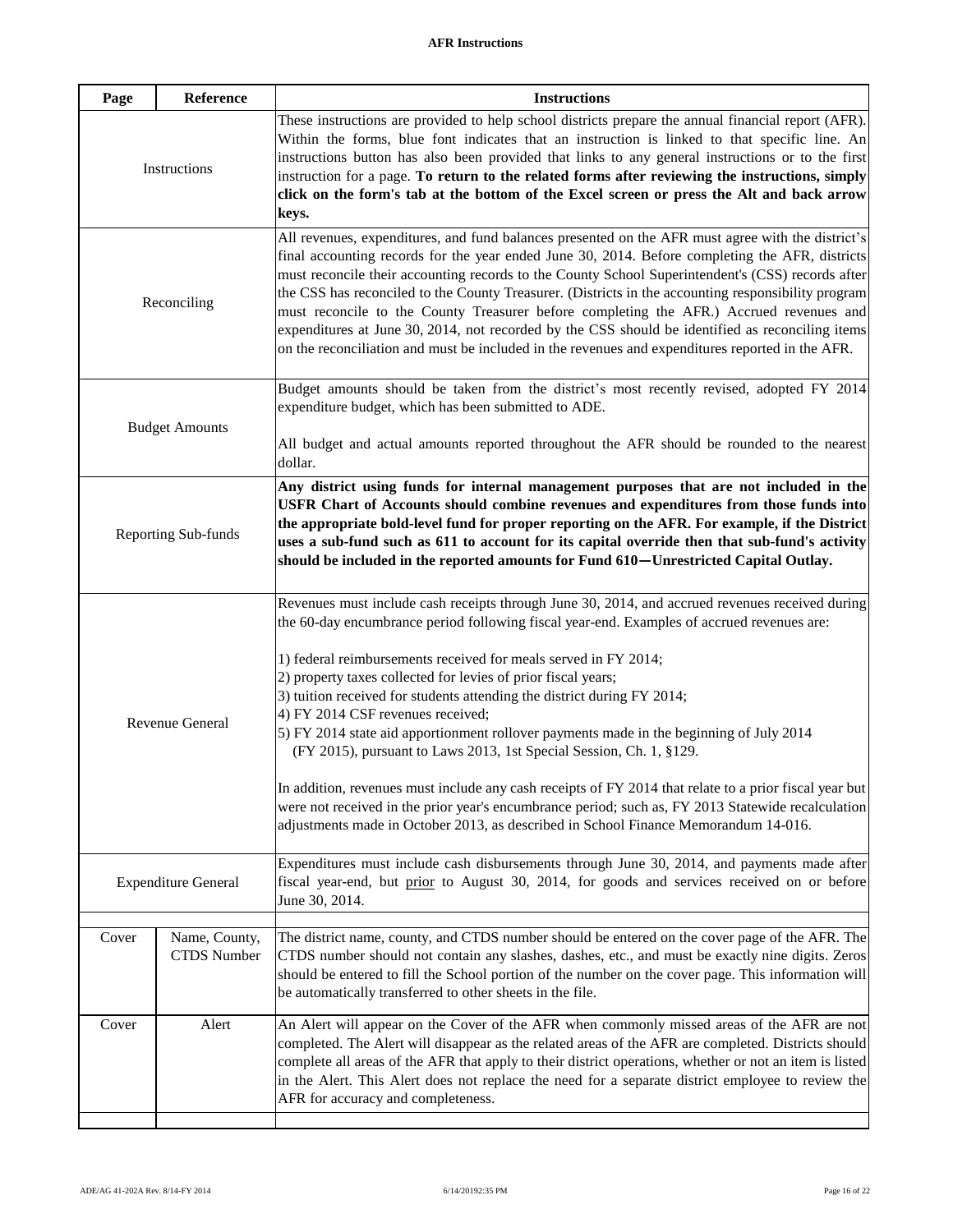| Page           | Reference       | <b>Instructions</b>                                                                                                                                                                                                                                                                                                                                                                                                                                                                                                                                                                                                                                                                                                                                                                                                                                             |
|----------------|-----------------|-----------------------------------------------------------------------------------------------------------------------------------------------------------------------------------------------------------------------------------------------------------------------------------------------------------------------------------------------------------------------------------------------------------------------------------------------------------------------------------------------------------------------------------------------------------------------------------------------------------------------------------------------------------------------------------------------------------------------------------------------------------------------------------------------------------------------------------------------------------------|
| 1              | SCA Fund 625    | Pursuant to Laws 2013, 1st Special Session, Ch. 3, §§28 and 49, the ending fund balance and any<br>cash balance remaining in the Soft Capital Allocation (SCA) Fund at the end of fiscal year 2013<br>must have been transferred to the Maintenance and Operation (M&O) or Unrestricted Capital<br>Outlay (UCO) Funds in FY 2014. No transcations other than the transfer(s) recorded to close out<br>the fund should be recorded in the SCA Fund for FY 2014. However, if the district already<br>recorded the transfers in FY 2013 to close the SCA Fund no activity should be reported on any of<br>the lines for the SCA Fund in FY 2014. No delinquent taxes or interest should have been allocated<br>to the SCA Fund in FY 2014. If such allocations were made, they should be reversed by journal<br>entry and recorded in the M&O or UCO Fund instead. |
| 1              | Line 1          | The beginning fund balances at July 1, 2013, should be the ending balances reported on the AFR<br>for FY 2013, if the ending balances were reported correctly, or the district may compute them as<br>follows:<br>Cash, prepaid, and inventory balances (object codes 0100, 0150, and 0160) at 6/30/13.<br>Plus: Accrued revenues as of $6/30/13$ , received during the 60-day period following $6/30/13$ .<br>Less: Payments made during the 60-day period following $6/30/13$ , for goods and services received<br>on or before 6/30/13, but not paid for by that date.                                                                                                                                                                                                                                                                                       |
| $\mathbf{1}$   |                 | Footnotes 1 and 3 The beginning and ending fund balances for the M&O Fund should include the amount of the<br>M&O Fund revolving account cash balance at July 1, 2013, and June 30, 2014, respectively. The<br>revolving account balances should also be recorded in the spaces provided in footnotes (1) and (3).                                                                                                                                                                                                                                                                                                                                                                                                                                                                                                                                              |
| $\mathbf{1}$   |                 | Lines 5 through 16 Districts charging tuition for full-day kindergarten or preschool programs should not record such<br>revenues in the M&O or UCO funds. These tuition revenues should be recorded in the Community<br>School Fund (520) on page 6 of the AFR.                                                                                                                                                                                                                                                                                                                                                                                                                                                                                                                                                                                                 |
| 1              | Lines 25 and 26 | The amounts reported on these lines (from the district's accounting records) should be compared to<br>the total state equalization assistance and total additional state aid amounts shown on the most<br>recent, ADE report, APOR 64-1.                                                                                                                                                                                                                                                                                                                                                                                                                                                                                                                                                                                                                        |
| $\mathbf{1}$   | Line 29         | Do not include Federal Impact Aid revenues received on this line. These revenues should be<br>reported in Fund 378 on page 5.                                                                                                                                                                                                                                                                                                                                                                                                                                                                                                                                                                                                                                                                                                                                   |
| 1              | Line 39         | This line should include Impact Aid monies transferred to the M&O Fund. Impact Aid revenues<br>should be recorded in the Impact Aid Fund, but may be transferred to the M&O fund to provide<br>cash for the difference between the Transportation Revenue Control Limit and Transportation<br>Support Level or to reduce or eliminate taxes.<br>In FY 2014, this line should also include any amounts transfered from the SCA Fund to the $M&O$<br>and/or UCO Funds to close out the SCA Fund.                                                                                                                                                                                                                                                                                                                                                                  |
| 1              | Line 42         | Total expenditures for the M&O and UCO Funds are pulled from page 2, line 33 and page 4, line<br>10, respectively. Expenditures must be entered for the Adjacent Ways and Debt Service Funds here<br>and on page 6, line 26 and line 38, respectively.                                                                                                                                                                                                                                                                                                                                                                                                                                                                                                                                                                                                          |
| $\mathbf{1}$   | Line 43         | In FY 2014, report the amount transferred from the SCA Fund to the M&O and/or UCO Funds to<br>close out the SCA Fund. However, if the district made this transfer in FY 2013, no amounts should<br>be reported on any line for the SCA Fund in FY 2014.                                                                                                                                                                                                                                                                                                                                                                                                                                                                                                                                                                                                         |
| 1              | Line 45         | The FY 2014 ending fund balance for the SCA Fund must be zero. The SCA Fund will not be<br>included on the FY 2015 AFR.                                                                                                                                                                                                                                                                                                                                                                                                                                                                                                                                                                                                                                                                                                                                         |
| $\overline{2}$ | Lines 12 and 13 | Program 630 and Programs 700, 800, 900 budget amounts were reported in total on the<br>expenditure budget; however, they should be presented separately for AFR purposes. Formulas<br>are not included to pull amounts from the Expenditure Budget, therefore, budgeted amounts<br>for these lines must be entered manually.                                                                                                                                                                                                                                                                                                                                                                                                                                                                                                                                    |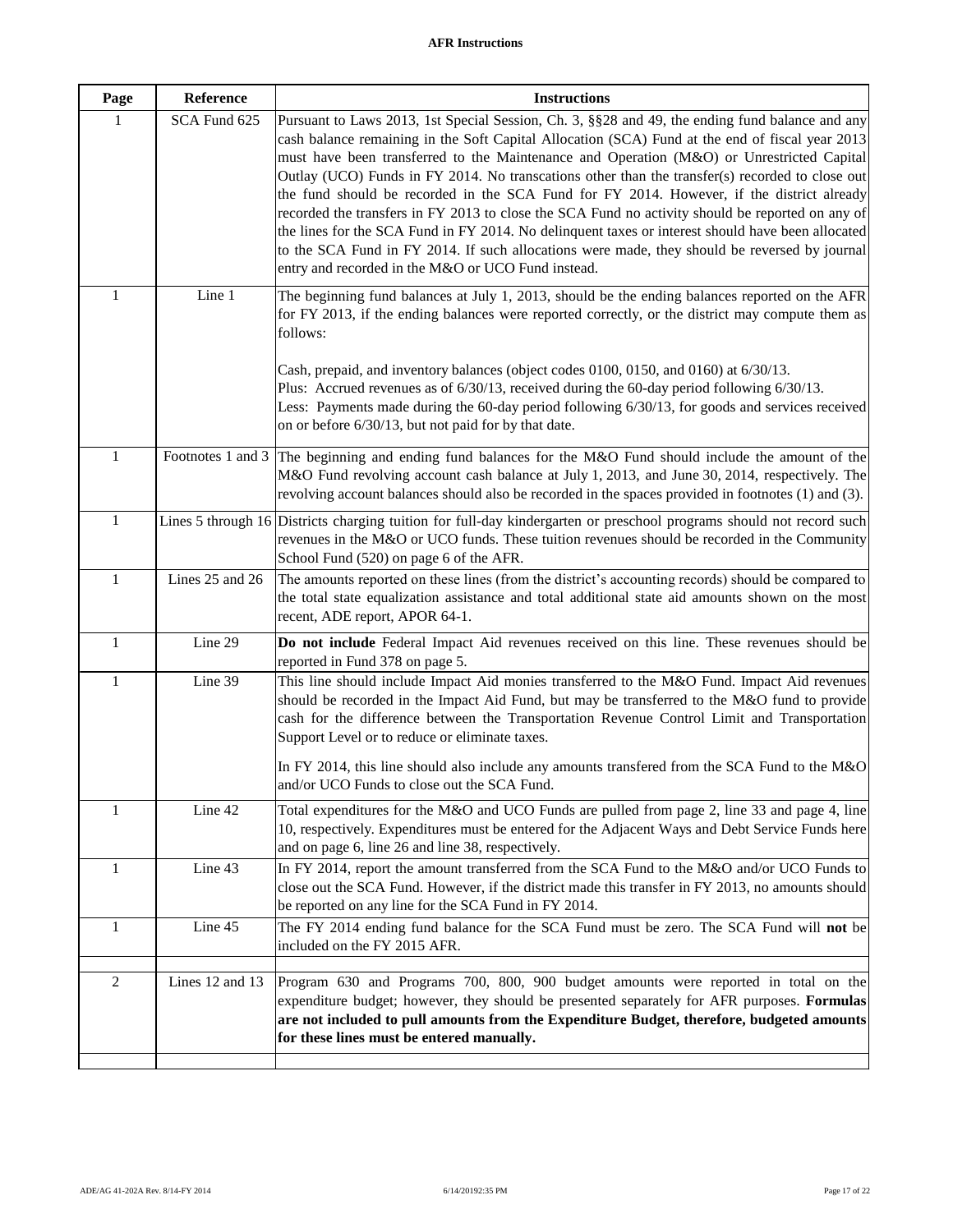| Page                     | Reference                                                                                       | <b>Instructions</b>                                                                                                                                                                                                                                                                                                                                                                                                                                                                                                                                                                                                                                                                                                                                                                                                                                                                                              |
|--------------------------|-------------------------------------------------------------------------------------------------|------------------------------------------------------------------------------------------------------------------------------------------------------------------------------------------------------------------------------------------------------------------------------------------------------------------------------------------------------------------------------------------------------------------------------------------------------------------------------------------------------------------------------------------------------------------------------------------------------------------------------------------------------------------------------------------------------------------------------------------------------------------------------------------------------------------------------------------------------------------------------------------------------------------|
| 3                        | General                                                                                         | Expenditures coded during the fiscal year to any of the individual Classroom Site Funds (011-013)<br>that would have caused the district to exceed the Classroom Site Fund Budget Limit or the<br>appropriate percentage allocation for the individual fund should be reclassified to the M&O or<br>other appropriate fund before the AFR is completed.                                                                                                                                                                                                                                                                                                                                                                                                                                                                                                                                                          |
| $\overline{4}$           | UCO Override<br>Line 1                                                                          | Enter the actual expenditure amounts from any Unrestricted Capital Outlay Override authorized by<br>A.R.S. §15-481. Amounts included on line 1 must also be included on lines 2-9, as appropriate.                                                                                                                                                                                                                                                                                                                                                                                                                                                                                                                                                                                                                                                                                                               |
| $\overline{4}$           | <b>UCO</b> Fund<br>Expenditures<br>Lines 2-9                                                    | Enter all expenditures from the UCO Fund including Special K-3 Program Override and Joint<br>Career and Technical Education and Vocational Education Center, as reported on the Supplement,<br>page 2, and Desegregation, as reported on the Desegregation Supplement-Districtwide, page 3.                                                                                                                                                                                                                                                                                                                                                                                                                                                                                                                                                                                                                      |
| $\overline{4}$           | Other<br>Funds-Required<br>Capital<br><b>Expenditure Detail</b><br>for Funds 610,<br>630, & 695 | In accordance with A.R.S. §15-904(B), detailed budgeted and actual expenditures from the UCO<br>$(610)$ , Bond Building $(630)$ , and New School Facilities Funds $(695)$ must be reported for the object<br>codes listed. This may not include all expenditures of these funds. Total expenditures for the UCO<br>Fund are included in the table above, and total expenditures for each of the remaining funds will<br>be included in the Other Funds table on page 6. In addition, these detailed expenditures must be<br>separately reported as new construction or renovation. If the designation of new construction or<br>renovation does not apply to a particular expenditure reported on lines 1-10, the amount should be<br>reported as "Other." Therefore, the budgeted and actual expenditures for each fund reported on<br>lines 1-10 must agree to the total amounts reported on line 14, by fund. |
| $\overline{\mathcal{L}}$ | New construction<br>cost per square<br>foot                                                     | Report the cost per square foot for new construction projects in progress or completed during the<br>fiscal year for Funds 610, 630, and 695. For projects still in progress at year-end, districts should<br>calculate the cost per square foot by dividing the anticipated total cost of all projects upon<br>completion by the anticipated total square footage of all projects upon completion. For projects<br>that were completed during the fiscal year, districts should calculate the cost per square foot by<br>dividing the total actual cost of all projects upon completion by the total actual square footage of<br>all projects.                                                                                                                                                                                                                                                                  |
| 4                        | Capital Assets,<br>Lines 1-3                                                                    | Enter the total costs (before depreciation), by asset classification, for all assets recorded on the<br>capital assets list as of June 30, 2014. Assets with costs below \$5,000 should not be included on<br>the capital assets list or in amounts reported here unless the district's governing board has<br>established a capitalization threshold of less than \$5,000. Do not include stewardship list items in<br>these amounts.                                                                                                                                                                                                                                                                                                                                                                                                                                                                           |
| 4                        | Capital Assets,<br>Line 4                                                                       | Enter the total cost of construction in progress as of June 30, 2014. This amount will not appear on<br>the capital assets list as of June 30, 2014, as these amounts are not recorded on the list until the<br>project(s) is completed.                                                                                                                                                                                                                                                                                                                                                                                                                                                                                                                                                                                                                                                                         |
| 5                        | Fund Transfers<br>(Out)<br>6910 & 6930                                                          | Transfers-out must be entered as negative numbers (with a minus) on this page. Transfer<br>amounts should not be included in the actual expenditures column.                                                                                                                                                                                                                                                                                                                                                                                                                                                                                                                                                                                                                                                                                                                                                     |
| 6                        | Other<br>Funds-SCA<br>Line 27                                                                   | No revenues or expenditures should be recorded in the SCA (625) Fund for FY 2014. Only<br>transfers-out to close out the fund should be recorded. The FY 2014 ending fund balance for the<br>SCA Fund must be zero. The SCA Fund will not be included on the FY 2015 AFR.                                                                                                                                                                                                                                                                                                                                                                                                                                                                                                                                                                                                                                        |
| 6                        | Other<br>Funds-Bond<br>Building and New<br><b>School Facilities</b><br>Lines 28 & 37            | Actual expenditures for the Bond Building (630) and New School Facilities (695) Funds should<br>include all expenditures reported on page 4 for the required capital expenditure detail <b>and</b> any<br>other expenditures from these funds.                                                                                                                                                                                                                                                                                                                                                                                                                                                                                                                                                                                                                                                                   |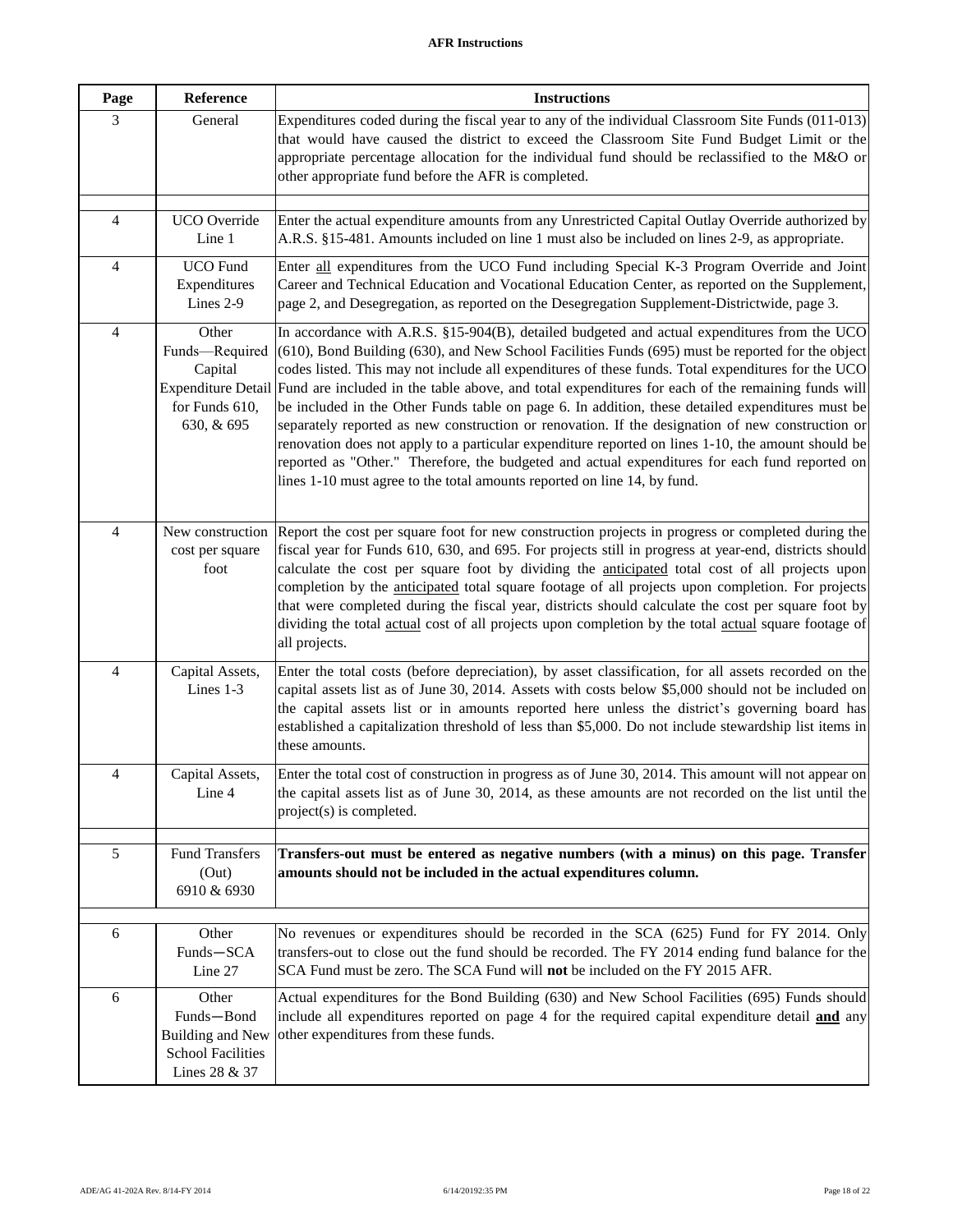| Page   | Reference                                                                                                                                | <b>Instructions</b>                                                                                                                                                                                                                                                                                                                                                                                                                                                                                                                                                                                                                                                                                                                                                                                                                                                                                                                                                                                                                                                                                                                                                                                                                                                                                                                                                                                                                                                                                                                                                                                                                                                                         |
|--------|------------------------------------------------------------------------------------------------------------------------------------------|---------------------------------------------------------------------------------------------------------------------------------------------------------------------------------------------------------------------------------------------------------------------------------------------------------------------------------------------------------------------------------------------------------------------------------------------------------------------------------------------------------------------------------------------------------------------------------------------------------------------------------------------------------------------------------------------------------------------------------------------------------------------------------------------------------------------------------------------------------------------------------------------------------------------------------------------------------------------------------------------------------------------------------------------------------------------------------------------------------------------------------------------------------------------------------------------------------------------------------------------------------------------------------------------------------------------------------------------------------------------------------------------------------------------------------------------------------------------------------------------------------------------------------------------------------------------------------------------------------------------------------------------------------------------------------------------|
| 6      | Fund Transfers In<br>(Out)<br>5200 (6930)                                                                                                | Transfer amounts should not be included in the actual revenue and expenditures columns.<br>Transfers-out (object code 6930) must be entered as negative numbers (with a minus) on this<br>page.                                                                                                                                                                                                                                                                                                                                                                                                                                                                                                                                                                                                                                                                                                                                                                                                                                                                                                                                                                                                                                                                                                                                                                                                                                                                                                                                                                                                                                                                                             |
| 6      | <b>Internal Service</b><br>Funds-IGAs<br>Line 2                                                                                          | If fund numbers other than 955 are used for Intergovernmental Agreements, include activity from<br>all intergovernmental agreement funds on this line.                                                                                                                                                                                                                                                                                                                                                                                                                                                                                                                                                                                                                                                                                                                                                                                                                                                                                                                                                                                                                                                                                                                                                                                                                                                                                                                                                                                                                                                                                                                                      |
| 7      | General                                                                                                                                  | Page 7 includes several sections that are independent from one another and serve separate<br>purposes. Be sure to read any instructions available for each individual section, as some<br>expenditures may be reported in more than one section.                                                                                                                                                                                                                                                                                                                                                                                                                                                                                                                                                                                                                                                                                                                                                                                                                                                                                                                                                                                                                                                                                                                                                                                                                                                                                                                                                                                                                                            |
| $\tau$ | Section B-<br>Liabilities in<br>Excess of the<br><b>Budget</b>                                                                           | If the actual expenditures incurred in excess of the budget were less than the amount approved by<br>the county, include only the actual expenditures incurred in excess of the budget in this section,<br>not the amount approved by the county.                                                                                                                                                                                                                                                                                                                                                                                                                                                                                                                                                                                                                                                                                                                                                                                                                                                                                                                                                                                                                                                                                                                                                                                                                                                                                                                                                                                                                                           |
| $\tau$ | Section C-<br>Current<br>Expenditures by<br>Category                                                                                     | A.R.S. §15-255 requires the Superintendent of Public Instruction's Annual Report to include total<br>current expenditures per pupil and separate per pupil amounts by type of district for (1) classroom<br>instruction excluding classroom supplies, (2) classroom supplies, (3) district and school<br>administration, (4) support services—students, and (5) all other support services and operations.<br>ADE will calculate the "per pupil" amounts based on the total current expenditures reported on<br>lines 1 through 5 in this section.<br>Current expenditures include expenditures from all funds for elementary and secondary education<br>(e.g., M&O, CSF, Auxiliary Operations, Extracurricular Activities Tax Credit, most federal and<br>state projects, etc., for PSD-12). Current expenditures do not include expenditures for tuition paid<br>to other Arizona school districts, land and improvements, buildings and improvements, furniture,<br>equipment, technology, vehicles, Internal Service Fund operations, Community School Fund<br>operations, debt retirement, student activities, and non-PSD-12 school programs appropriately<br>recorded in Program Codes 700, 800, and 900 (e.g., adult/continuing education, community<br>college education, community services, and day care centers).                                                                                                                                                                                                                                                                                                                                                               |
| $\tau$ | Section<br>F-Rewards,<br>Discounts,<br>Incentives, and<br>Other Financial<br>Considerations<br>Received from<br>Credit Card<br>Companies | A.R.S. §35-391, added by Laws 2014, Ch. 118 requires districts to report the amount of any<br>reward, discount, incentive or other financial consideration received as a result of making<br>payments to vendors with a credit card. For this requirement, credit card is defined as:<br>(a) Any instrument or device, whether known as a credit card, charge card, credit plate, courtesy<br>card or identification card or by any other name, issued with or without a fee by an issuer for the<br>use of the cardholder in obtaining money, goods, services or anything else of value, either on credit<br>or in possession or in consideration of an undertaking or guaranty by the issuer of the payment of a<br>check drawn by the cardholder, on a promise to pay in part or in full at a future time, whether or<br>not all or any part of the indebtedness represented by this promise to make deferred payment is<br>secured or unsecured.<br>(b) Any debit card, electronic benefit transfer card or other access instrument or device, other than<br>a check that is signed by the holder or other authorized signatory on the deposit account, that<br>draws monies from a deposit account in order to obtain money, goods, services or anything else of<br>value.<br>(c) Any stored value card, smart card or other instrument or device that enables a person to obtain<br>goods, services or anything else of value through the use of value stored on the instrument or<br>device.<br>(d) The number assigned to an instrument or device described in subdivision (a), (b) or (c) of this<br>paragraph even if the physical instrument or device is not used or presented. |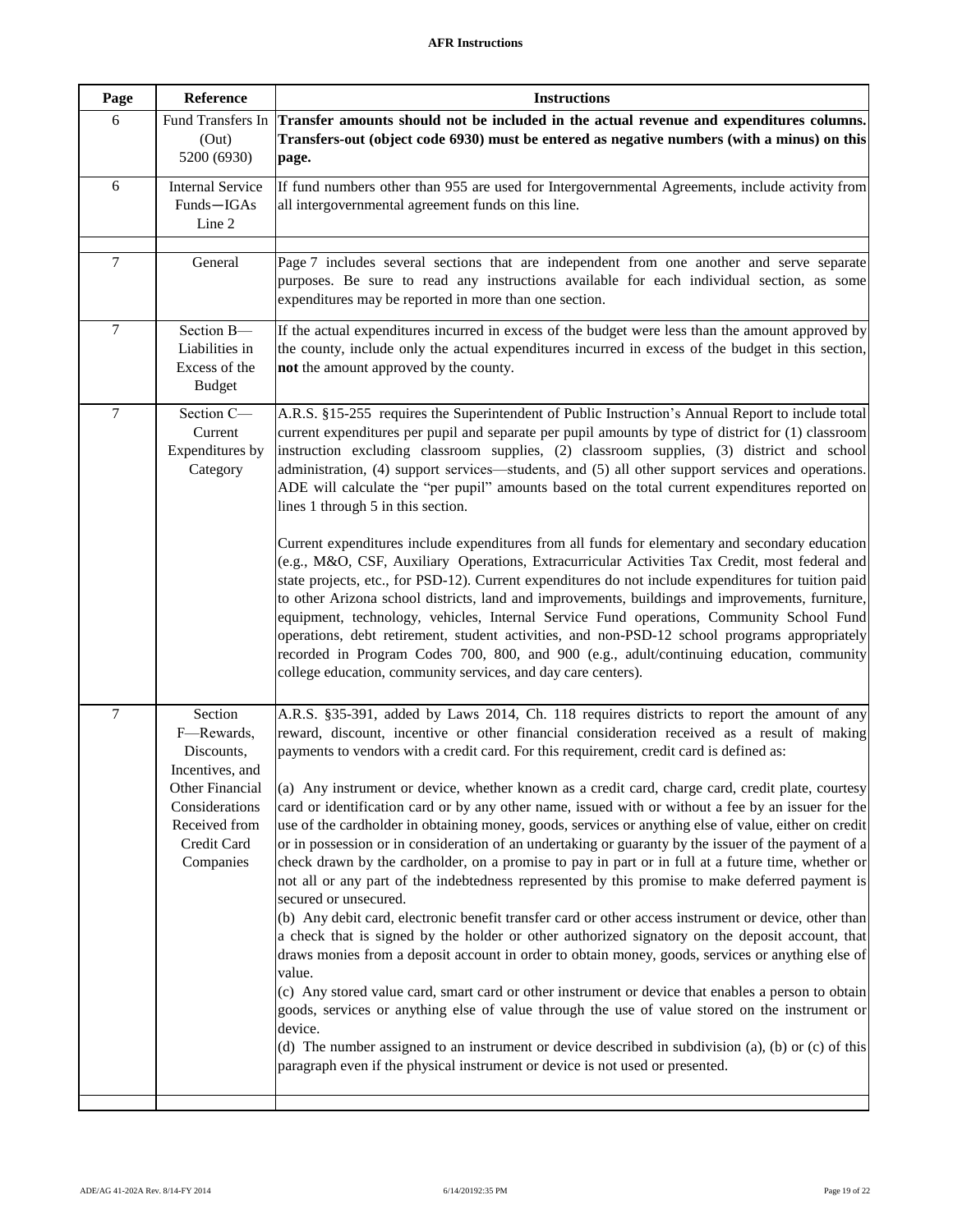| Page           | Reference                                               | <b>Instructions</b>                                                                                                                                                                                                                                                                                                                                                                                                                                                                                                                                                                                                                                                                                                                                              |
|----------------|---------------------------------------------------------|------------------------------------------------------------------------------------------------------------------------------------------------------------------------------------------------------------------------------------------------------------------------------------------------------------------------------------------------------------------------------------------------------------------------------------------------------------------------------------------------------------------------------------------------------------------------------------------------------------------------------------------------------------------------------------------------------------------------------------------------------------------|
| 8              | Section A-<br>Enrollment of<br><b>Gifted Pupils</b>     | The total unduplicated enrollment reported in Section B cannot be greater than the total duplicated<br>enrollment reported in Section A.                                                                                                                                                                                                                                                                                                                                                                                                                                                                                                                                                                                                                         |
| $\,8\,$        | Section C-<br>Special Education<br>Programs by Type     | Report all M&O monies spent for special education (Program 200) operational expenditures in the<br>Actual column to assist ADE in the maintenance of effort calculations for all special education<br>expenditures. The actual amounts allocated to individual programs should be calculated by the<br>same method used to allocate individual program costs to the budget. Documentation supporting<br>the cost allocation method should be retained at the district and should include the reasoning<br>behind the allocation, a list of the programs, the number of teachers and students by program, and<br>all computation work sheets.                                                                                                                     |
| $\,8\,$        | Section E-<br>Expenditures for<br><b>Audit Services</b> | Do not include the costs of non-audit services such as consulting and application fees paid for<br>submission of district's Comprehensive Annual Financial Report to ASBO and GFOA for<br>certification or fees for preparation of the Meritorious Budget Award application to ASBO in the<br>nonfederal or federal audit services actual expenditures in this section.                                                                                                                                                                                                                                                                                                                                                                                          |
|                |                                                         | On Line E.1, enter the actual M&O Fund expenditures paid in FY 2014 related to nonfederal<br>program and compliance audits.                                                                                                                                                                                                                                                                                                                                                                                                                                                                                                                                                                                                                                      |
|                |                                                         | On Line E.2, enter the total actual federal audit service expenditures paid in FY 2014 from all<br>funds.                                                                                                                                                                                                                                                                                                                                                                                                                                                                                                                                                                                                                                                        |
| $\,8\,$        |                                                         | Sections G and H  Do not report expenditures for the Performance Pay Component of the Classroom Site Fund or the<br>Instructional Improvement Fund on these lines.                                                                                                                                                                                                                                                                                                                                                                                                                                                                                                                                                                                               |
| $\,8\,$        |                                                         | Section I—Tuition Districts should use this table to report expenditures for all tuition object codes, 6561 through<br>6569, based on paid tuition invoices, including operations, capital, and debt.                                                                                                                                                                                                                                                                                                                                                                                                                                                                                                                                                            |
|                |                                                         | -Type 03 districts should fill in lines 1 through 4 and 7 through 9.                                                                                                                                                                                                                                                                                                                                                                                                                                                                                                                                                                                                                                                                                             |
|                |                                                         | -All Districts, other than Type 03 districts, should fill in lines 5 through 9.                                                                                                                                                                                                                                                                                                                                                                                                                                                                                                                                                                                                                                                                                  |
| 9              | General                                                 | The information included on this page will be used by ADE to complete the National Public<br>Education Financial Survey (NPEFS) issued by the National Center for Education Statistics. Data<br>from NPEFS is used to calculate a state per pupil expenditure amount that is used in the formula<br>for allocating a number of federal program funds to states and school districts, including: Title I,<br>Impact Aid, and Indian Education. Other programs make use of state per pupil expenditure data<br>indirectly because their allocation formulas are based, in whole, or in part, on state Title I<br>allocations. The NPEFS data is also used by researchers and government policymakers to address<br>important education policy and research issues. |
| $\overline{9}$ | Additional<br>Information for<br><b>NPEFS</b> Reporting | Report all expenditures from funds 020 through 799. The total expenditures included on line 15<br>should be used as a check figure against the total expenditures for these funds in the districts'<br>accounting records.                                                                                                                                                                                                                                                                                                                                                                                                                                                                                                                                       |
|                |                                                         | Do not include expenditures from Funds 001, 011, 012, and 013, as detailed information for<br>NPEFS reporting for those funds will be obtained by ADE from pages 2 and 3 of the AFR. In<br>addition, do not include expenditures from Funds 800 and above as they are fiduciary (trust and<br>agency) or proprietary (enterprise and internal service) funds and are not reported in the NPEFS.                                                                                                                                                                                                                                                                                                                                                                  |
| 9              | Programs 700-900<br><b>Expenditure Detail</b>           | The total expenditures reported in this table for programs 700-900 should agree to the total<br>expenditures reported in the "Programs 700-900" column in the table above.                                                                                                                                                                                                                                                                                                                                                                                                                                                                                                                                                                                       |
| 9              | Function 4000                                           | Property Detail for The total expenditures reported in this table should agree to function 4000 expenditures reported<br>on line 13 for the "Property" column in the table above.                                                                                                                                                                                                                                                                                                                                                                                                                                                                                                                                                                                |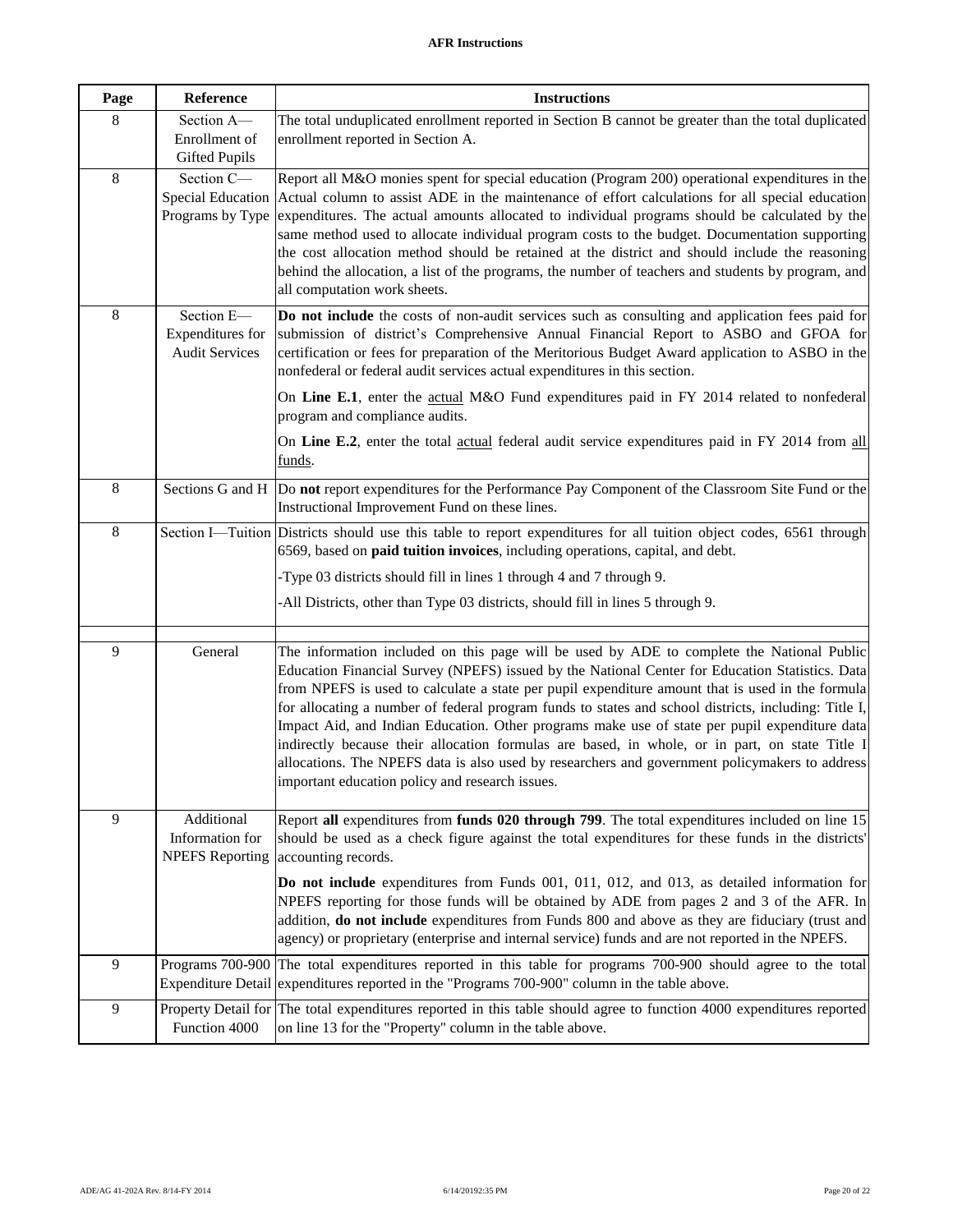| Page                 | Reference                                       | <b>Instructions</b>                                                                                                                                                                                                                                                                                                                                                                                                                                                                                                                                                                                                                                                                           |
|----------------------|-------------------------------------------------|-----------------------------------------------------------------------------------------------------------------------------------------------------------------------------------------------------------------------------------------------------------------------------------------------------------------------------------------------------------------------------------------------------------------------------------------------------------------------------------------------------------------------------------------------------------------------------------------------------------------------------------------------------------------------------------------------|
| 9                    | <b>Teacher Salaries</b><br>Lines 1-5            | Report base salaries (including CSF Performance Pay and Career Ladder addenda), overtime, and<br>additional compensation paid to certified teachers, certified substitute teachers, and contract<br>teachers from all funds for the specified programs. Do not include salaries paid to instructional<br>aides or assistants or any noncertified teachers. If a teacher is paid from more than one program,<br>allocate the salary based on the amount of time instructing in each program.<br>If the district has used the optional object codes in the Chart of Accounts for teachers and<br>substitute teachers, amounts for certified teachers should be recorded in object code 6112 and |
|                      |                                                 | amounts for certified substitutes should be recorded in object code 6113.                                                                                                                                                                                                                                                                                                                                                                                                                                                                                                                                                                                                                     |
| 9                    | Other Items-<br>Textbooks<br>Line 6             | Report expenditures for textbooks, periodicals and other print medium used for classroom<br>instruction. Do not include expenditures relating to on-line texts or tools.                                                                                                                                                                                                                                                                                                                                                                                                                                                                                                                      |
| Summary              | General                                         | The Summary condenses the information in the AFR for more economical publication. Most<br>information in the Summary automatically pulls from the AFR, so the AFR should be completed<br>before the Summary.                                                                                                                                                                                                                                                                                                                                                                                                                                                                                  |
| Summary              | ADM                                             | Obtain total Attending ADM for FY 2013 and FY 2014 from ADE's ADM Attending Summary<br>reports (ADMS 45-2). Obtain total Resident ADM for FY 2013 and FY 2014 from the<br>Recalculated State Aid ADM Counts reports (ADMS 46-1), 100th-day counts. Both reports are<br>available on ADE's Web site at the link below:<br>www.ade.az.gov/districts                                                                                                                                                                                                                                                                                                                                             |
| Summary              | Soft Capital<br>Allocation                      | No revenues or expenditures should be recorded in the Soft Capital Allocation Fund for FY 2014.<br>Only transfers-out to close out the fund should be recorded.                                                                                                                                                                                                                                                                                                                                                                                                                                                                                                                               |
| Summary              | Other Capital<br>Funds                          | Record the total of Funds 660 and 665 as reported on AFR page 6, Other Funds, lines 32 and 33.                                                                                                                                                                                                                                                                                                                                                                                                                                                                                                                                                                                                |
| Summary              | <b>Federal Projects</b>                         | Record the total of Funds 100-399 as reported on AFR page 5, Federal Projects, line 18.                                                                                                                                                                                                                                                                                                                                                                                                                                                                                                                                                                                                       |
| Summary              | <b>State Projects</b>                           | Record the total of Funds 400-499 as reported on AFR page 5, State Projects, line 29.                                                                                                                                                                                                                                                                                                                                                                                                                                                                                                                                                                                                         |
| Summary              | School Plant<br>Funds                           | Record the combined totals of School Plant Funds 500, 505, 506, and 640 as reported on AFR<br>page 6, Other Funds, lines 5 through 7, and 30.                                                                                                                                                                                                                                                                                                                                                                                                                                                                                                                                                 |
| Summary              | Gifts and<br>Donations                          | Record the combined total of Funds 530 and 650, as reported on AFR page 6, Other Funds, lines<br>12 and 31.                                                                                                                                                                                                                                                                                                                                                                                                                                                                                                                                                                                   |
| Summary              | Other Funds                                     | Record the combined total of the Other Funds on AFR page 6, line 42 and the other Internal<br>Service Funds on AFR page 6, line 4.                                                                                                                                                                                                                                                                                                                                                                                                                                                                                                                                                            |
| Supplement<br>Page 1 | Program 520<br>Special K-3<br>Program Overrides | Report M&O Fund expenditures of Special K-3 Program Overrides approved by voters before<br>November 24, 2009, on lines 1-9.<br>Do not include expenditures from any Special Program Override approved pursuant to A.R.S. §15-<br>482 for preschool children with disabilities and students enrolled in kindergarten through grade 12.<br>Those override expenditures should be included on the applicable lines for the M&O Fund on page<br>2 of the AFR.                                                                                                                                                                                                                                     |
| Supplement<br>Page 1 | Program 540                                     | A.R.S. §15-910.01 requires the State Board of Education (SBE) approval prior to including<br>amounts here. Currently, no districts have been authorized by the SBE.                                                                                                                                                                                                                                                                                                                                                                                                                                                                                                                           |
| Supplement<br>Page 2 | General                                         | Amounts included on this page must also be included on AFR page 4, lines 2-9 as appropriate.                                                                                                                                                                                                                                                                                                                                                                                                                                                                                                                                                                                                  |
| Supplement<br>Page 2 | Program 540                                     | A.R.S. §15-910.01 requires the State Board of Education (SBE) approval prior to including<br>amounts here. Currently, no districts have been authorized by the SBE.                                                                                                                                                                                                                                                                                                                                                                                                                                                                                                                           |
|                      |                                                 |                                                                                                                                                                                                                                                                                                                                                                                                                                                                                                                                                                                                                                                                                               |